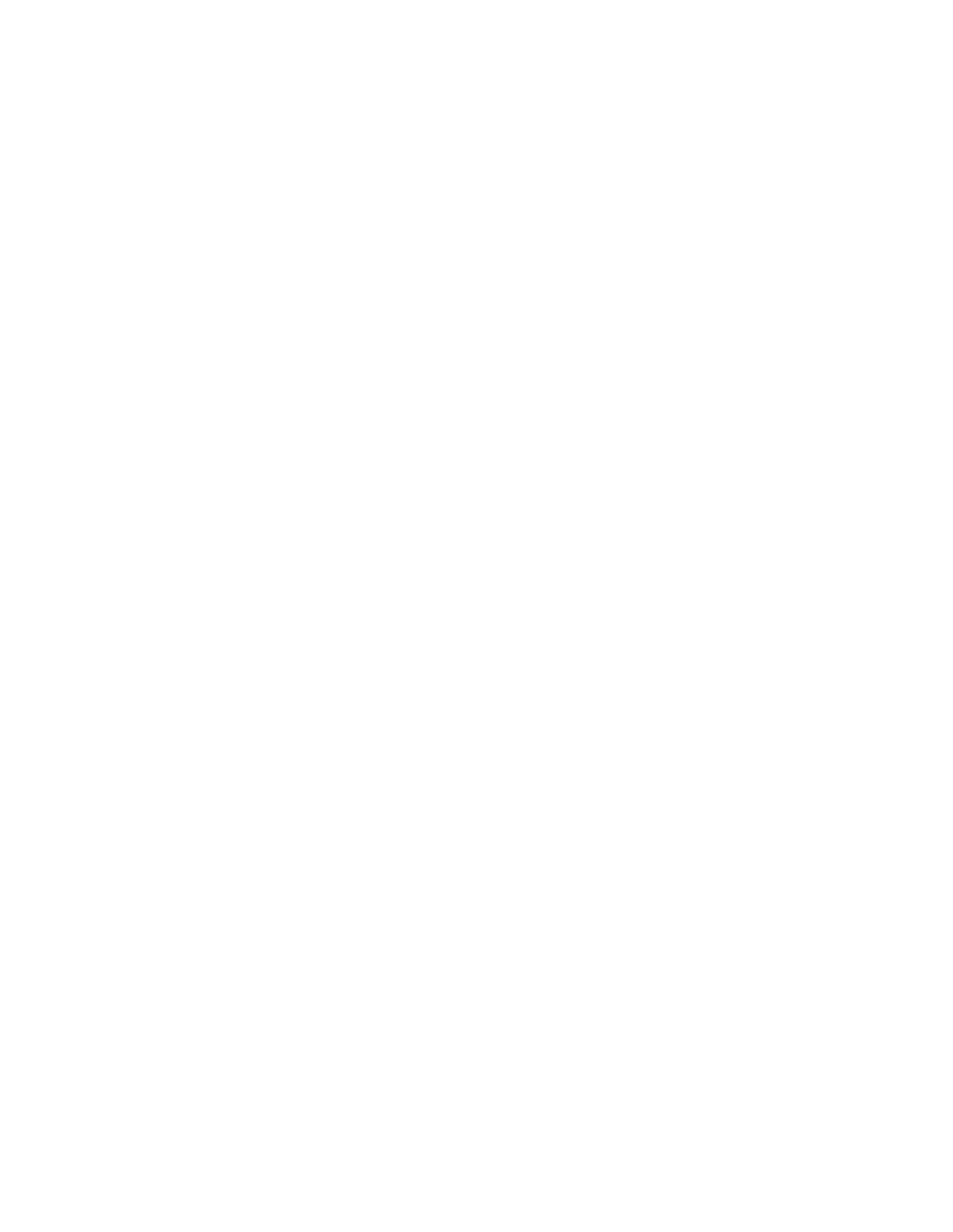## **Executive Member's Handbook**

## **TABLE OF CONTENTS**

|--|

### **PART A | SSC CONSTITUTION**

| 1.0  |                                                                   |  |
|------|-------------------------------------------------------------------|--|
| 2.0  |                                                                   |  |
| 3.0  |                                                                   |  |
| 4.0  |                                                                   |  |
| 5.0  |                                                                   |  |
| 6.0  |                                                                   |  |
| 7.0  | Suspension or Removal From Office of Specialist Council Officers3 |  |
| 8.0  |                                                                   |  |
| 9.0  |                                                                   |  |
| 10.0 |                                                                   |  |
| 11.0 |                                                                   |  |
| 12.0 |                                                                   |  |
| 13.0 |                                                                   |  |
| 14.0 |                                                                   |  |
| 15.0 |                                                                   |  |
| 16.0 |                                                                   |  |
| 17.0 |                                                                   |  |
| 18.0 |                                                                   |  |
| 19.0 |                                                                   |  |

## **PART B | SSC POLICY REGULATION**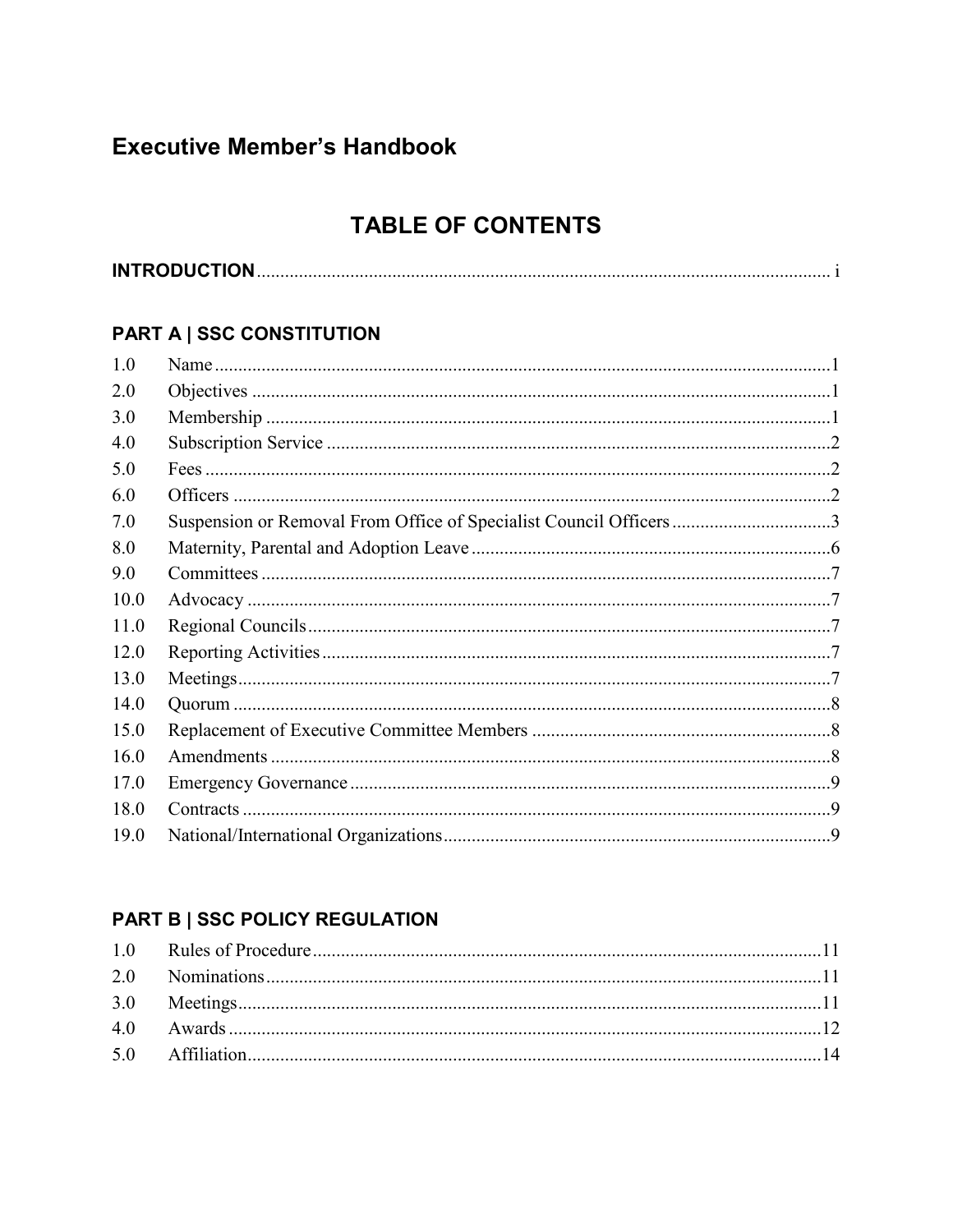## PART C | DUTIES OF SSC OFFICERS AND EXECUTIVE

| 1.0 | General Duties and Responsibilities of Executive Committee Members     |  |  |  |  |
|-----|------------------------------------------------------------------------|--|--|--|--|
| 2.0 | Specific Duties and Responsibilities of Executive Committee Members 16 |  |  |  |  |
|     | 2.1                                                                    |  |  |  |  |
|     | 2.2                                                                    |  |  |  |  |
|     | 2.3                                                                    |  |  |  |  |
|     | 2.4                                                                    |  |  |  |  |
|     | 2.5                                                                    |  |  |  |  |
|     | 2.6                                                                    |  |  |  |  |
|     | 2.7                                                                    |  |  |  |  |
|     | 2.8                                                                    |  |  |  |  |
|     | 2.9                                                                    |  |  |  |  |
|     | 2.10                                                                   |  |  |  |  |
|     | 2.11                                                                   |  |  |  |  |
|     | 2.12                                                                   |  |  |  |  |
|     | 2.13                                                                   |  |  |  |  |
|     | 2.14                                                                   |  |  |  |  |
|     | 2.15                                                                   |  |  |  |  |
| 3.0 |                                                                        |  |  |  |  |
| 4.0 |                                                                        |  |  |  |  |
| 5.0 |                                                                        |  |  |  |  |

## **PART D | APPENDICIES**

| APPENDIX I—FORMATION OF A SOCIAL STUDIES REGIONAL COUNCIL |
|-----------------------------------------------------------|
|                                                           |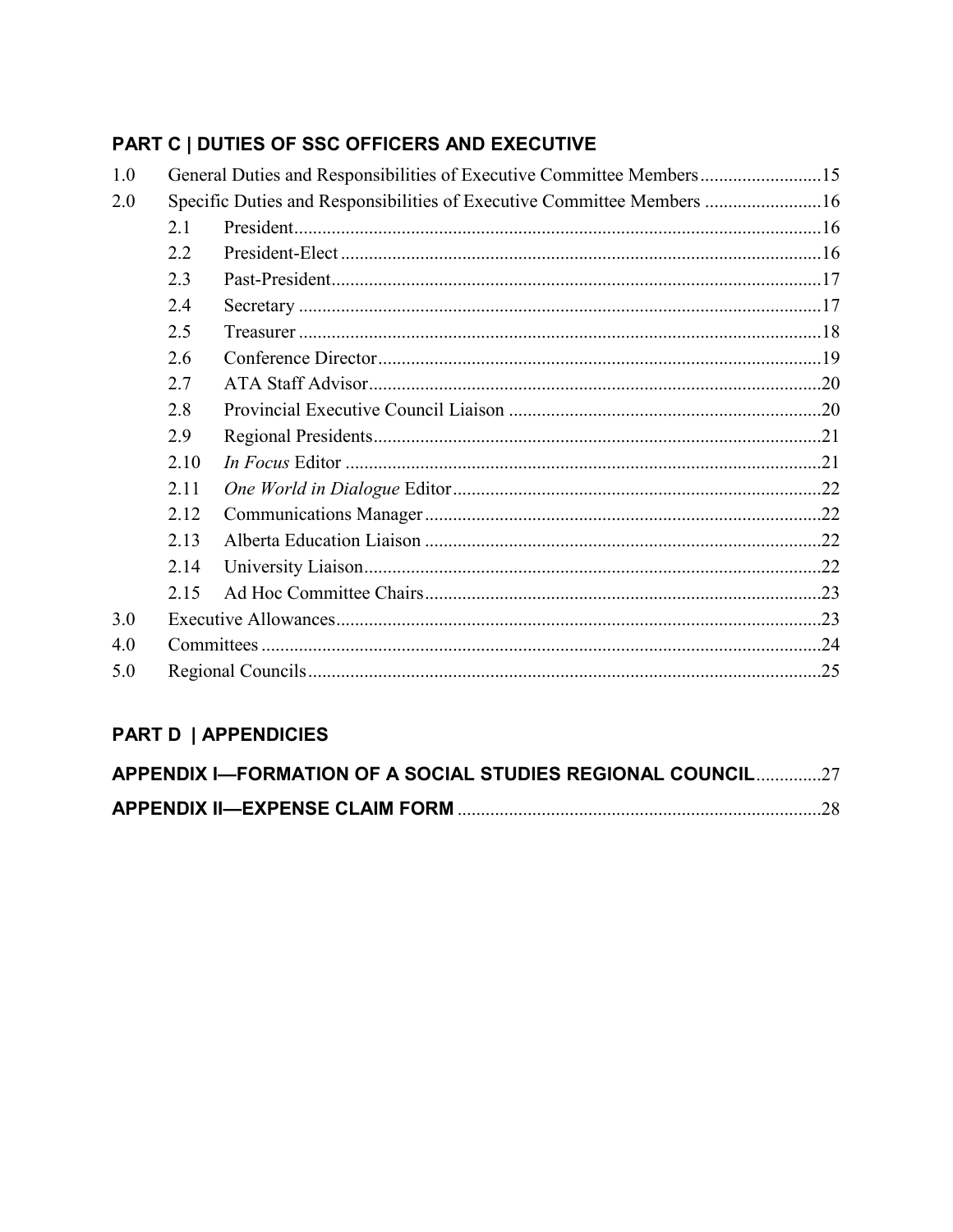## **INTRODUCTION**

The purpose of this handbook is to outline the Social Studies Council's goals, activities, organization and policies in order to assist executive members in fulfilling their responsibilities.

Comments regarding the use, organization and contents of this handbook are welcome and should be directed to the Council's resolutions chairperson, who is to review and update the handbook on an annual basis.

Changes to this executive handbook are approved at executive meetings of the council. Changes to the constitution, however, require ratification by the members present at the Annual General Meeting of the council and by Provincial Executive Council of The Alberta Teachers' Association.

February 2019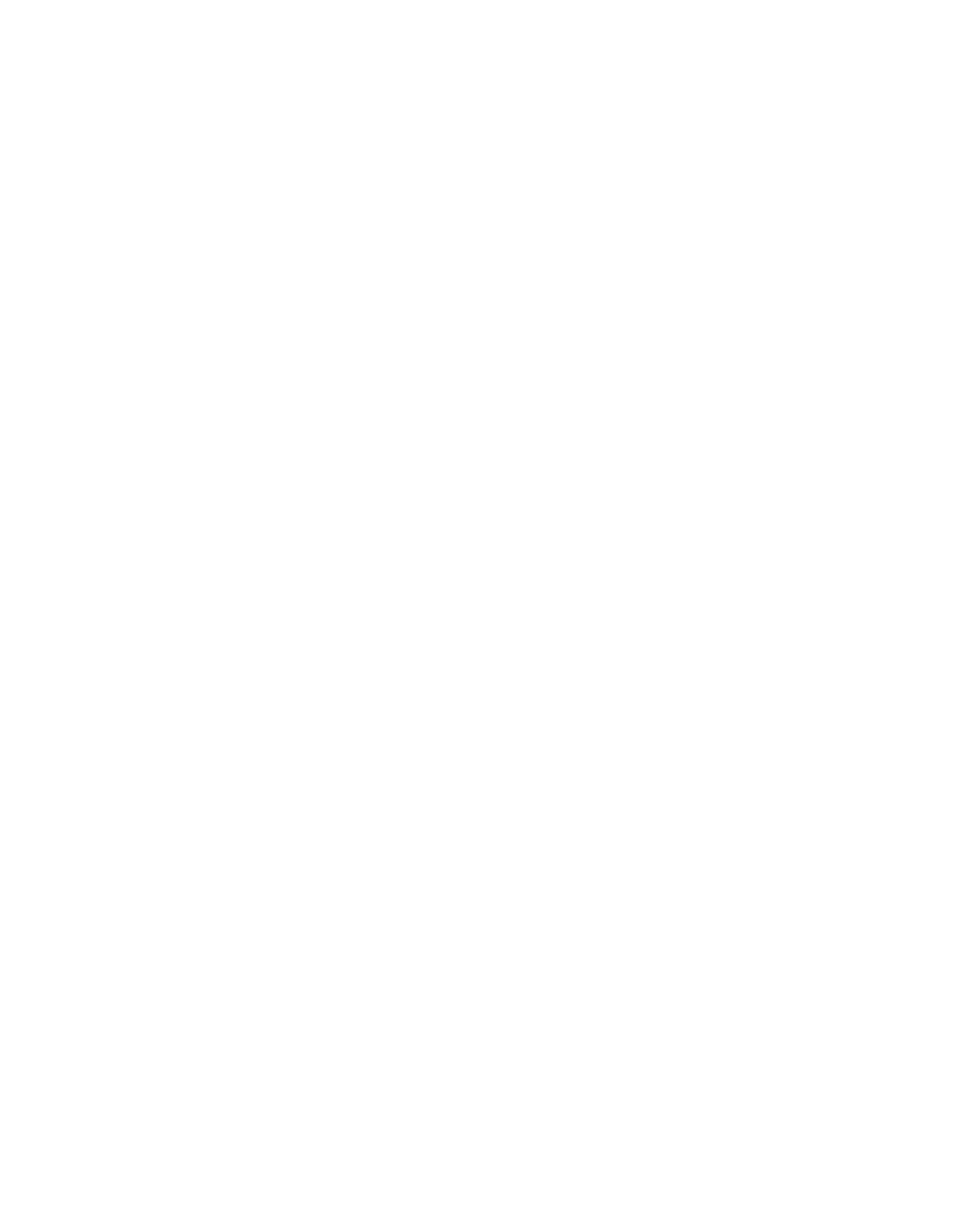## **PART A | SSC CONSTITUTION**

## **Constitution of the Social Studies Council of the Alberta Teachers' Association**

- 1. **NAME:** The name of this organization shall be the Social Studies Council of the Alberta Teachers' Association (ATA).
- 2. **OBJECTS:** The objects of this council shall be to improve professional practice in the teaching of social studies by providing and facilitating professional learning opportunities

#### 3. **MEMBERSHIP:**

- 3.1 **Regular Membership**—Active members of the Alberta Teachers' Association and associate members who are ineligible for active membership as specified in ATA bylaws are eligible for regular membership in this council. All such members shall be entitled to full privileges of council membership including the rights to vote and hold office.
- 3.2 **Life Membership**—Life members of the ATA, as specified in ATA bylaws, are eligible for life membership in the council and are entitled to all the benefits and services of council membership except the right to vote and hold office.
- 3.3 **Student Membership**—Student members of the ATA may join this council and shall be entitled to all benefits and services of council membership except the right to vote and hold office. There is no fee for student members of the Association to become student members of a specialist council.
- 3.4 **Honorary Membership**—The council will consider honorary memberships for individuals who have made outstanding contributions to social studies. Honorary members of the ATA, as specified in ATA bylaws, shall be entitled to all benefits and services of council membership except the right to vote and hold office.
- 3.5 Membership in specialist councils is not available to those individuals who, under the *Teaching Profession Act* and the Teacher Membership Status Election Regulation, are eligible to make an election of membership and elect associate membership or non-membership in the Alberta Teachers' Association.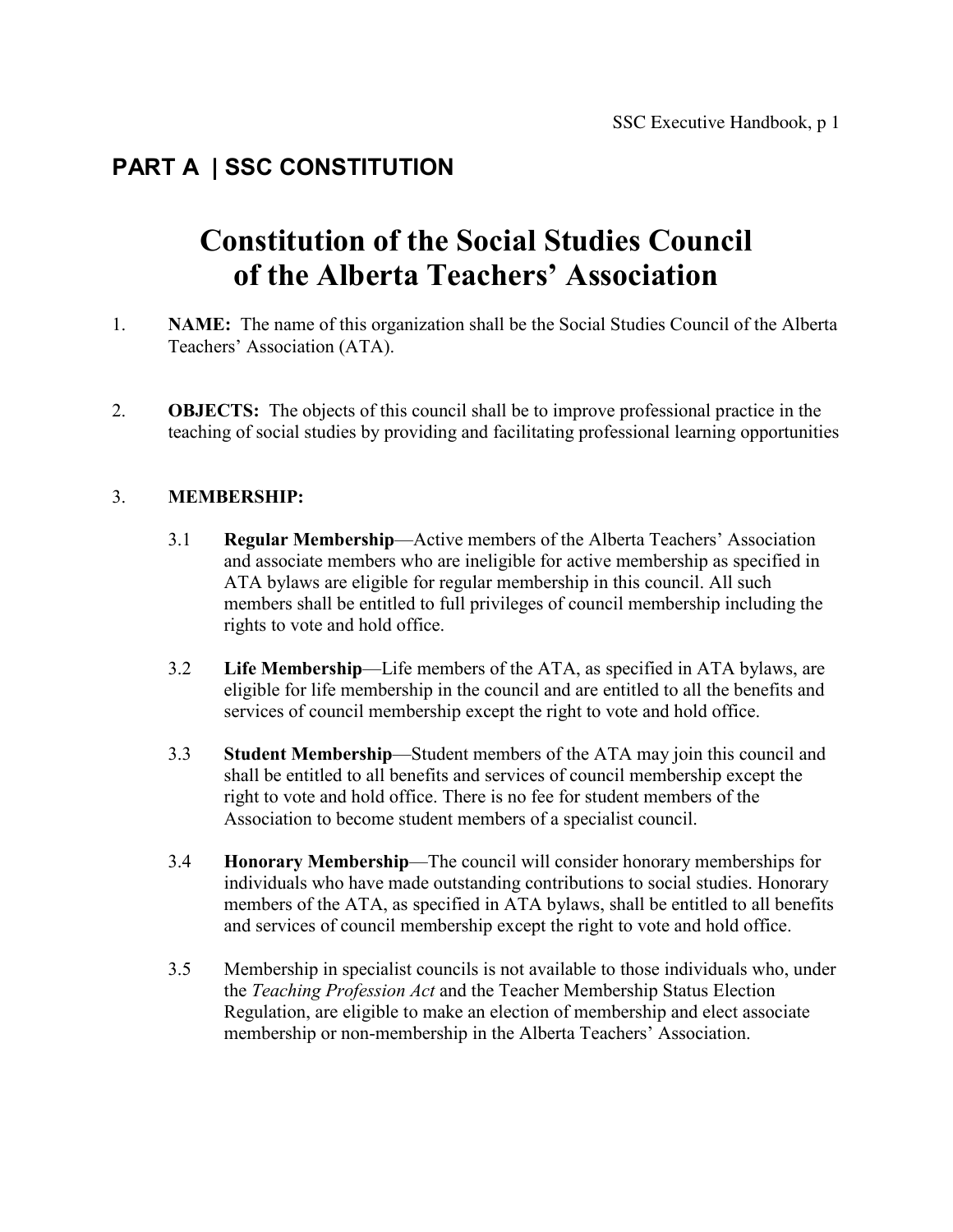- 4. **SUBSCRIPTION SERVICE:** Persons who are ineligible for active or associate membership in the ATA, such as school support staff and parents, as well as retired teachers and nonactive teachers, may be connected with the council by paying a subscription fee. Payment of the subscription fee includes entitlement to the council's publications as well as other services determined by the council, but does not provide membership in the council.
- 5. **FEES:** Membership and subscription fees shall be established by resolution at the annual general meeting of this council provided notice has been given 45 days in advance.

#### 6. **OFFICERS:**

#### 6.1 **Table Officers Committee**

- 6.1.1 **Membership**—The table officers of the council executive committee shall consist of a president, president-elect, secretary, treasurer, past president, a PEC liaison member to be appointed by the Provincial Executive Council of the Alberta Teachers' Association, and an ATA staff officer appointed by the Executive Secretary of the Alberta Teachers' Association.
- 6.1.2 **Voting Rights**—All table officers shall have voting rights.
- 6.1.3 **Term Lengths**—The president shall serve a two-year term. The presidentelect shall serve a one-year term, being elected to coincide with the beginning of the president's second year of office. The secretary and treasurer shall serve one-year terms. The Provincial Executive Council liaison and staff advisor, being appointed by Provincial Executive Council and the Executive Secretary of the Alberta Teachers' Association, shall serve in their roles until new appointments by their respective bodies are made.
- 6.1.4 **Eligibility**—To be eligible to become an officer of the Social Studies Council, a candidate must be a regular member of the council.

#### 6.2 **Executive Committee**

- 6.2.1 **Membership**—The executive committee shall consist of members of the table officers, the regional presidents (or designates), the editor of *Focus*, the editor of *One World*, the communications manager, one representative from Alberta Education, one representative from Alberta's universities, the conference director, and the chairs of ad hoc committees.
- 6.2.2 **Voting Rights**—Members of the executive committee who have voting rights are: the table officers, the regional presidents (or designates), the editor of *Focus*, the editor of *One World*, the communications manager, and the conference director.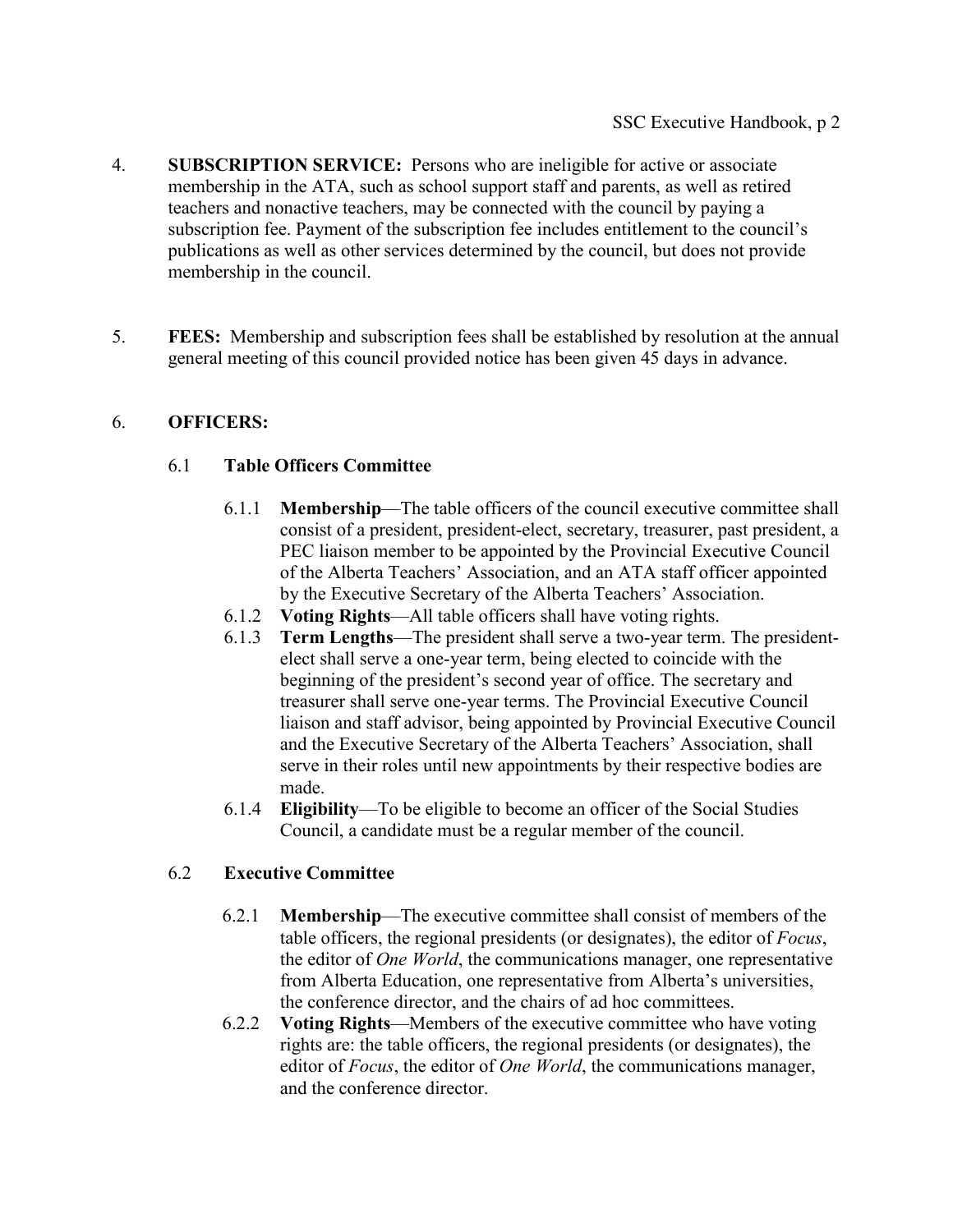#### 7. **SUSPENSION OR REMOVAL FROM OFFICE OF SPECIALIST COUNCIL OFFICERS:**

The following mechanism will be used by the Provincial Association to deal with the suspension or removal from office of a specialist council officer or to assume responsibility of the operation of a specialist council under certain circumstances:

#### 7.1 **Provincial Association Intervention**—In this section,

- (a) "investigated officer" means an officer of the specialist council whose conduct is under investigation pursuant to subsection 7.2;
- (b) "investigator" is the individual appointed by the table officers pursuant to subsection 7.2;
- (c) "specialist council officer" means the president, vice-president (or president-elect), past president or secretary-treasurer (or secretary or treasurer) of a specialist council or any other officer appointed or elected by a specialist council;
- (d) "Provincial Executive Council" means the executive council as defined in section 11 of the *Teaching Profession Act*;
- (e) "table officers" means the Association's officers as defined in Bylaw 37;
- (f) "executive secretary" means the chief executive officer of the Association or a person designated by the executive secretary; and
- (g) "staff officer" means a member of executive staff designated by the executive secretary.
- 7.2 Where the table officers have or receive information which leads them to believe that a specialist council officer:
	- (a) has neglected his or her duties to the extent that the proper operation of the specialist council is being negatively affected;
	- (b) is mentally incapacitated;
	- (c) is engaging in corrupt practices;
	- (d) is engaging in financial malpractice; or
	- (e) has undertaken activities inconsistent with the principles and policies of the Alberta Teachers' Association,

the table officers may initiate an investigation into the conduct of a specialist council officer by appointing an individual to conduct an investigation and to provide a written report to the table officers within a specified time with respect to the results of the investigation.

7.3 In the course of the intervention under subsection 7.1, an investigated officer is entitled to have access to a staff officer for advice.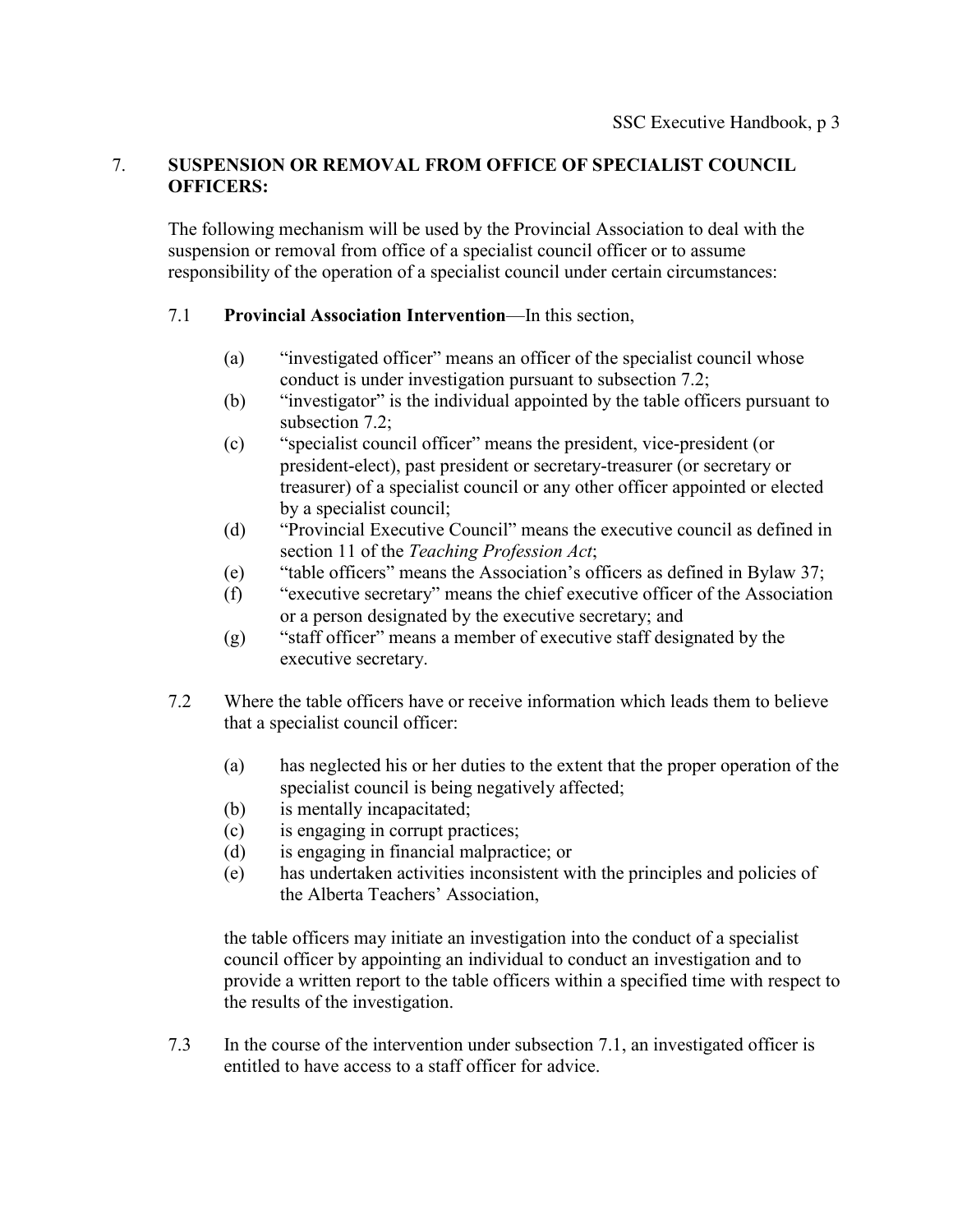- 7.4 The table officers may, taking into account the nature of the alleged conduct and the urgency of the matter in question and any submission from the investigated officer, suspend an investigated officer from office pending the completion of the investigation and may terminate the suspension at any time if the table officers conclude that the suspension is no longer warranted.
- 7.5 The table officers may appoint another individual to assume the duties of the investigated officer during the period of the suspension.
- 7.6 The investigated officer may appeal a suspension from office under subsection 7.4 to the Provincial Executive Council by filing a notice of appeal with the executive secretary within 30 days of being notified of the suspension.
- 7.7 If an investigated officer appeals his or her suspension, Provincial Executive Council shall, as soon as practicable, consider representations of the table officers and the investigated officer and shall determine if the suspension should be continued pending the conclusion of the investigation or should be set aside.
- 7.8 During the investigation the investigated officer shall be provided with an opportunity to provide a response to the investigator with respect to the concerns about the investigated officer's conduct.
- 7.9 An investigated officer may, in the course of the investigation, submit his or her resignation to the executive secretary.
- 7.10 Where an investigated officer resigns in accordance with subsection 7.9, the investigation shall be continued with the cooperation of the investigated local officer and the resignation does not extinguish any liability that the investigated local officer may have with respect to acts which occurred during the period the office was held.
- 7.11 The investigated officer has a duty to cooperate during the investigation and the investigator may direct the investigated officer or any other member of the Alberta Teachers' Association to:
	- (a) answer any inquiries the investigator may have relating to the investigation;
	- (b) produce any records or other property in the investigated officer's possession or under his or her control that are or may be related in any way to the investigation;
	- (c) give up possession of any record for the purpose of allowing the investigator to make a copy and return the records within a reasonable time of receiving the records; and
	- (d) attend before the investigator for the purpose of complying with (a), (b) or (c) of this subsection.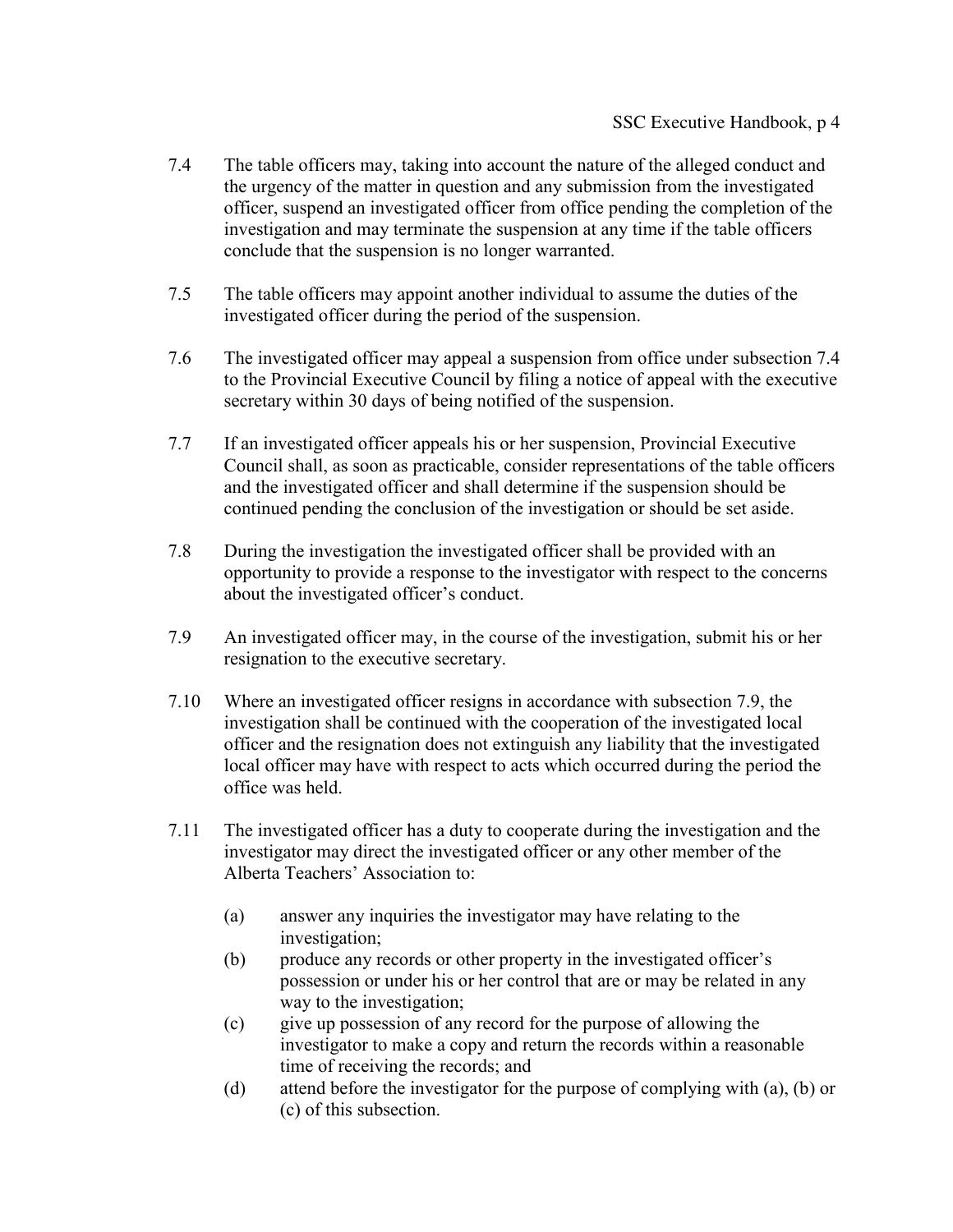- 7.12 In the event that the investigated officer fails or refuses to cooperate with the investigator, the failure to do so shall be noted by the investigator in his or her report to the table officers.
- 7.13 Upon completion of the investigation, the investigator shall submit a written report to the table officers and a copy of the written report shall be provided to the investigated officer.
- 7.14 The table officers, upon consideration of the report of the investigator, may make one or more of the following orders:
	- (a) remove the investigated officer from office;
	- (b) restrict the investigated officer's eligibility for office in the future;
	- (c) if the investigated officer was suspended during the investigation, reinstate the investigated officer to office and impose any conditions or restrictions that the table officers consider appropriate in the circumstances; and shall advise the investigated local officer and Provincial Executive Council of their decision.
- 7.15 If the table officers remove the investigated officer from office, then the table officers may appoint another individual to assume the duties of the investigated officer until a new officer is elected or appointed to the position in accordance with this constitution.
- 7.16 The investigated officer may appeal the decision of the table officers under subsection 7.14 by filing a notice of appeal with the executive secretary within 30 days after being notified of the decision.
- 7.17 If an investigated officer appeals the decision of the table officers, Provincial Executive Council shall, as soon as practicable, consider representations of the table officers and the investigated officer and shall determine if the decision if the decision of the table officers shall be confirmed, varied or set aside.
- 7.18 In an appeal under subsection 7.7 or 7.17, the table officers may make submissions to Provincial Executive Council respecting the outcome of the appeal.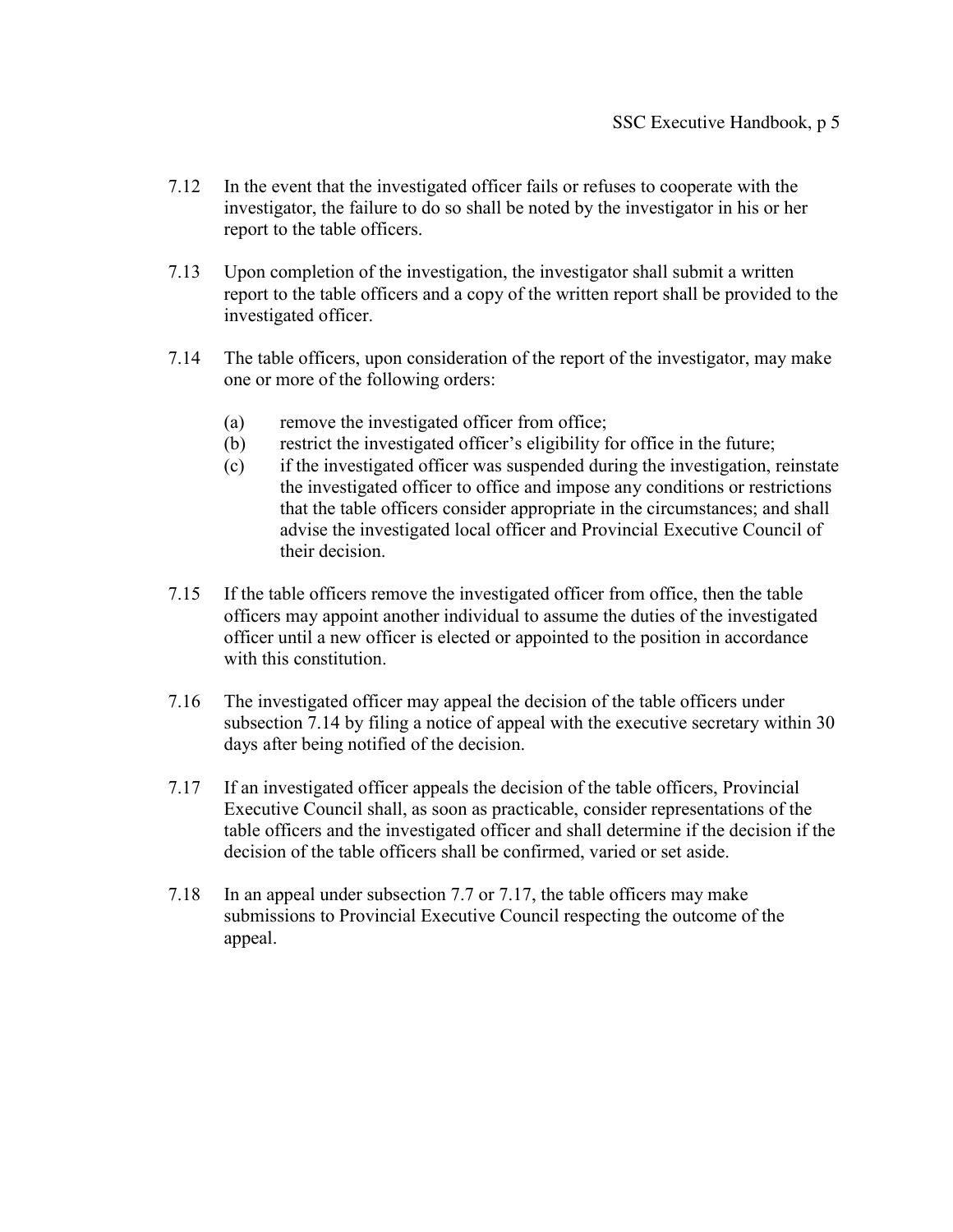- 7.19 **Official Trustee**—Subject to a two-thirds majority vote, Provincial Executive Council may appoint an official trustee to conduct the affairs of the specialist council, subject to any terms and conditions the Provincial Executive Council considers necessary:
	- (a) when the specialist council fails to comply with the requirements of section 7.11;
	- (b) when the specialist council fails to comply with the requirements of section 7.12:
	- (c) when the Provincial Executive Council considers it in the interests of the Association to do so.
- 7.20 The specialist council may appeal the appointment of an official trustee to a representative assembly.
- 7.21 An official trustee appointed under subsection 7.19 has the powers and duties conferred by the General Bylaws on a specialist council and conferred by this constitution.
- 7.22 On appointment of an official trustee to the specialist council, the officers of the specialist council cease to hold office as officers of the specialist council.
- 7.23 An official trustee continues in office until the Provincial Executive Council or a representative assembly determines that the official trusteeship is no longer necessary.

#### 8. **MATERNITY, PARENTAL AND ADOPTION LEAVE:**

- 8.1 Executive and committee members who request a leave of absence for maternity, parental and/or adoption leave shall be granted this leave by the executive for up to one-year or the end of their term, whichever occurs first.
- 8.2 The executive may opt to fill the role in an acting capacity in accordance with the established procedures for that role.
- 8.3 Any benefit, access or privilege associated with the position is suspended during the period of leave and shall be reinstated once the member resumes their position, except for contractual obligations with respect to a seconded position.
- 8.4 This leave is not contingent on any decisions made with respect to a leave of absence from employment.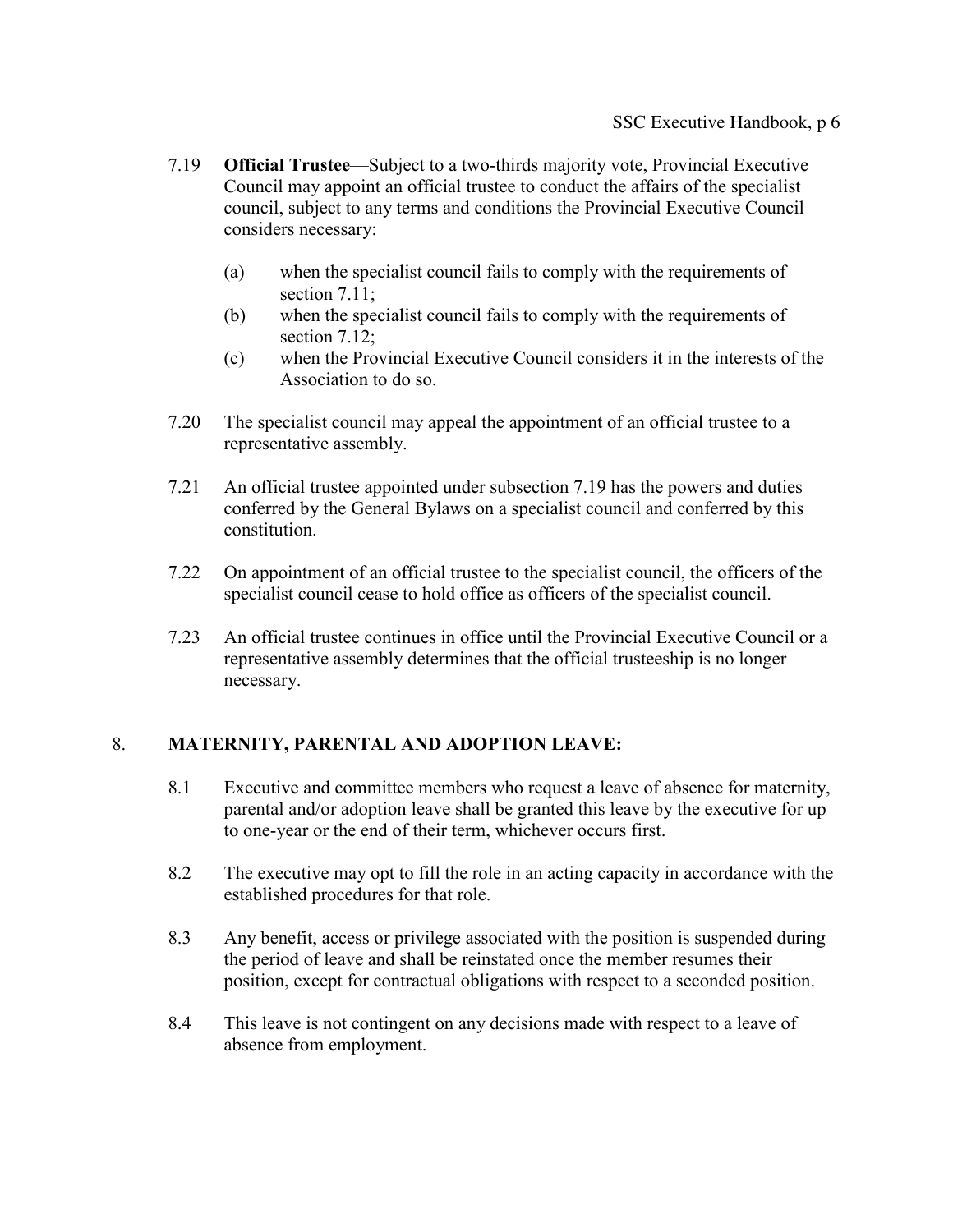- 9. **COMMITTEES:** This council shall maintain standing committees as outlined in council guidelines. The executive committee or the council board may appoint such additional committees as are necessary to carry on the work of the council.
- 10. **ADVOCACY:** Any representation, action or communication this council wishes to make to any organization, government department, or other agency shall be conducted through the Provincial Executive Council or other regular channels of the Alberta Teachers' Association.
- 11. **REGIONAL COUNCIL:** The executive committee of this council shall encourage and shall have authority to grant recognition to regional councils, to establish the boundary of regions, and to establish regulations governing the organization of regional councils not inconsistent with this constitution or guidelines of the Alberta Teachers' Association.
- 12. **REPORTING ACTIVITIES:** This council shall submit annually, not later than August 31, an audited financial statement, a statement of assets and liabilities, an annual report of program and activities and a copy of the current constitution to the Alberta Teachers' Association.

#### 13. **MEETINGS:**

**Executive Committee**—The executive committee shall be the executive and administrative body of this council. It shall meet at least two times per year and shall conduct the affairs of the council between annual general meetings.

**Table Officers**—The table officers may meet separately in order to deal with the affairs of the council as delegated by the executive committee.

**Annual General Meeting**—This council shall hold an annual general meeting for which a 45-day notice will be provided and the agenda of which shall provide for the topics listed below:

- 13.1 Adoption of minutes from the preceding annual general meeting and any special general meetings held in the interim.
- 13.2 Annual reports from the president and the treasurer.
- 13.3 Reports of committees.
- 13.4 A financial statement for the preceding fiscal year.
- 13.5 A proposed budget.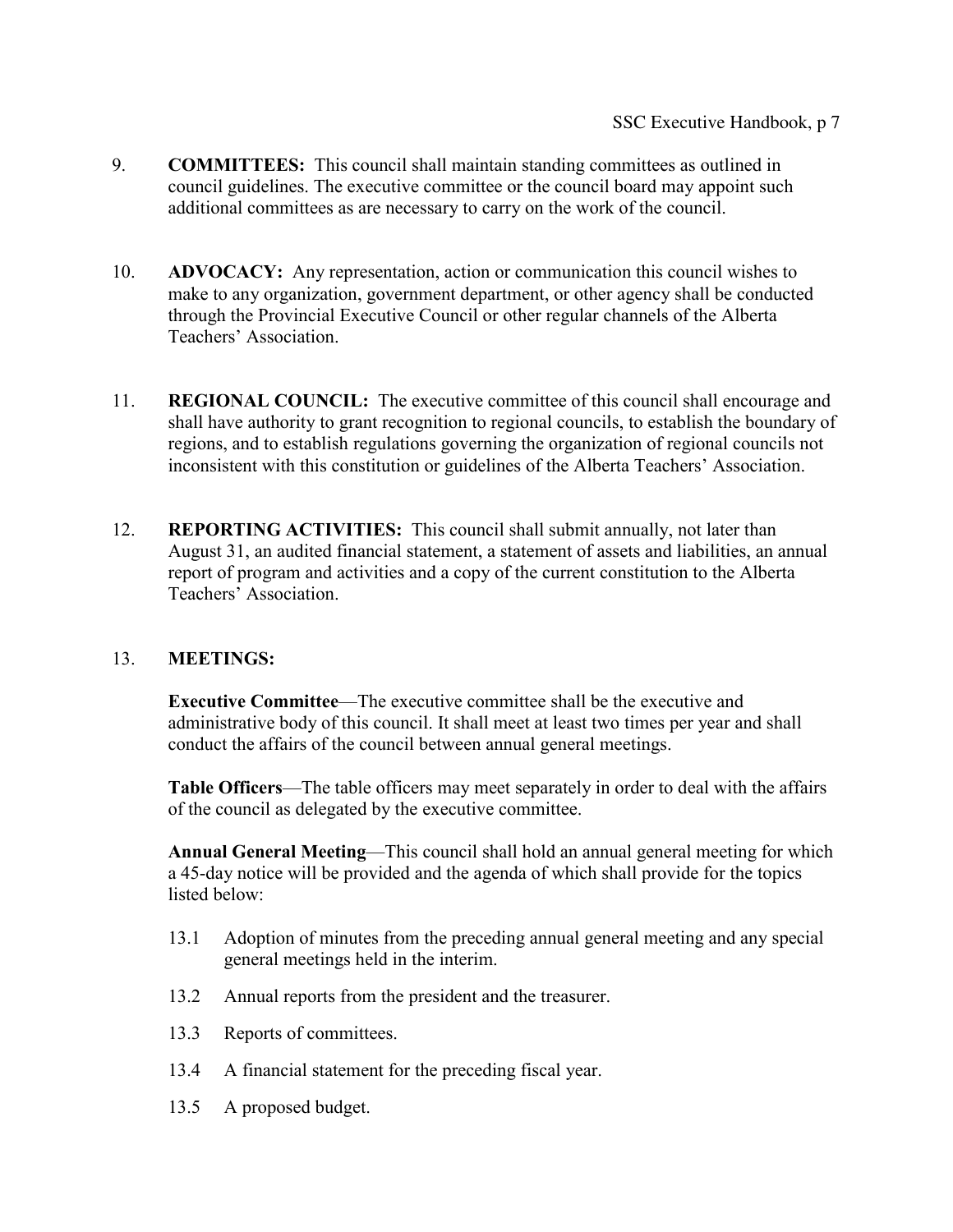- 13.6 Revisions to the fees for membership.
- 13.7 Amendments of this constitution for which the required notice of motion has been served.
- 13.8 Election of officers.
- 13.9 Other business.

#### 14. **QUORUM:**

- 14.1 **Annual General Meeting:** The quorum for the annual general meeting shall be the members in attendance.
- 14.2 **All Other Meetings:** Quorum shall consist of a majority of voting members of executive or committee.

#### 15. **REPLACEMENT OF EXECUTIVE COMMITTEE MEMBERS:**

- 15.1 Any member of the executive who misses two meetings, without permission of the executive, during their term of office shall be deemed to have abandoned their position. The member may appeal in person to the executive committee to seek reinstatement should extenuating circumstances exist. If the member is not reinstated, the position may be filled by a member appointed by executive to fill the vacancy for the remainder of the term.
- 15.2 Any member of the executive of the council or regional who has been deemed to be delinquent in fulfilling his/her responsibilities by a two-thirds vote of the executive conducted by secret ballot shall be removed from the executive committee.

The position may be filled by a member appointed by executive to fill the vacancy for the remainder of the term.

16. **AMENDMENTS:** After a 45-day notice of motion to amend the constitution has been provided, this constitution may be amended by an affirmative vote of two-thirds of the members present at the annual general meeting of the council, subject to ratification by the Provincial Executive Council of the Alberta Teachers' Association.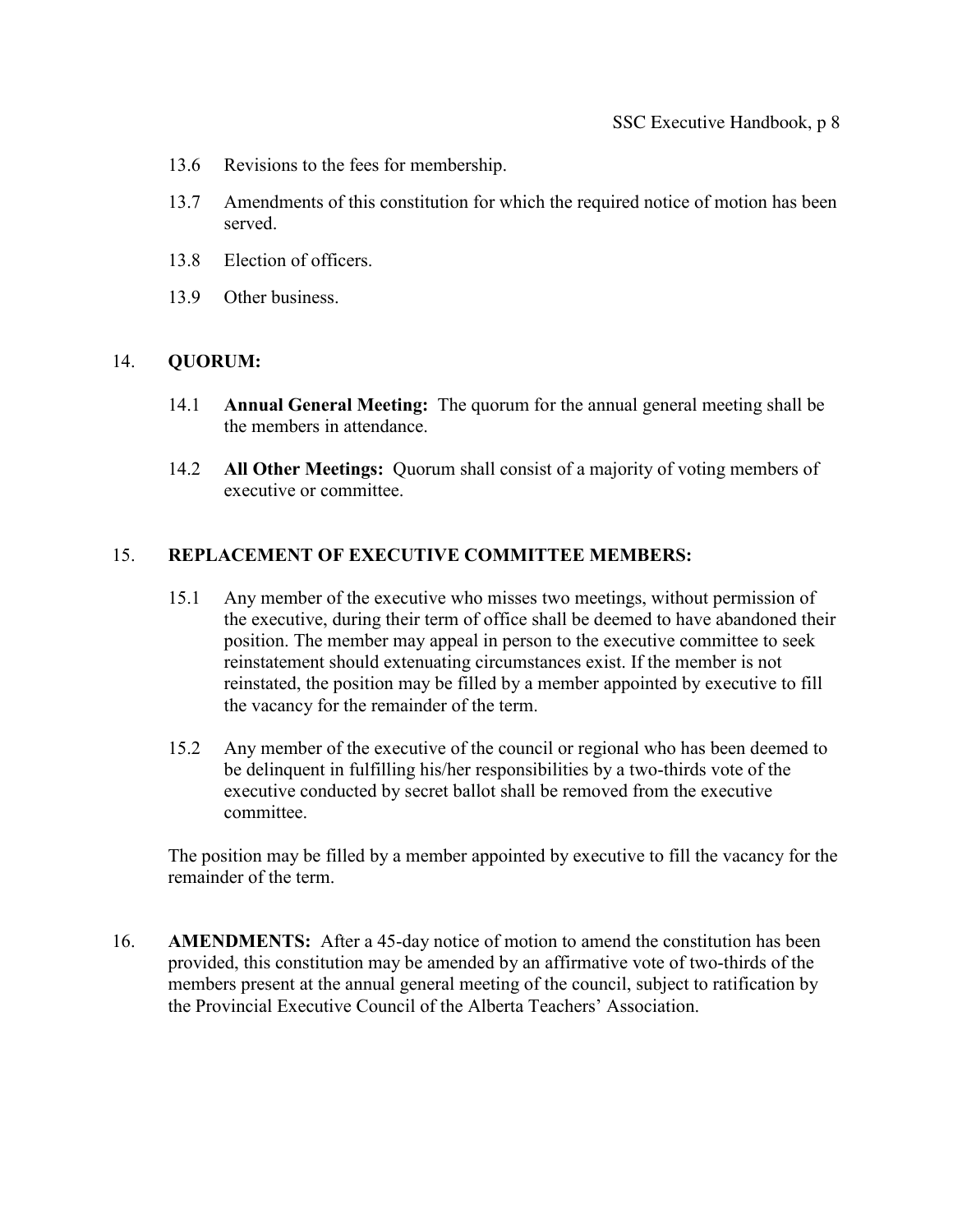- 17. **EMERGENCY GOVERNANCE:** In the event that Provincial Executive Council declares a governance emergency to be in effect, directives issued by Provincial Executive Council under that declaration shall supersede any other provision in this constitution or any related policy or regulation and shall be binding as if the directives formed part of this constitution or any related policy or regulation.
- 18. **CONTRACTS**: Effective 2021 09 30 and notwithstanding any other provision in this constitution or in related policies or frames of reference, the Specialist Council shall not enter into or renew any contract of employment, collective agreement or contract for the provision of personal services without submitting the proposed terms of the contract or agreement to the Executive Secretary of the Alberta Teachers' Association or an Association official designated by the Executive Secretary for review and approval prior to its execution; and The Executive Secretary or other signing officer of the Alberta Teachers' Association shall be a required signatory to any contract of employment or contract for the provision of personal services entered into by the Specialist Council; and The most recent, fully executed copy of contract of employment or contract for the provision of personal services and or related collective agreement shall be filed with the Alberta Teachers' Association and shall be deemed to be the authoritative copy of the contract or collective agreement.
- 19. **NATIONAL/INTERNATIONAL ORGANIZATIONS:** After the same notice of motion that is required for amendments to this constitution, the Social Studies Council, by majority vote of those present at the annual general meeting may, subject to approval by Provincial Executive Council, join or affiliate with national or international organizations representing the same special interests or cancel its membership or affiliation with national or international organizations.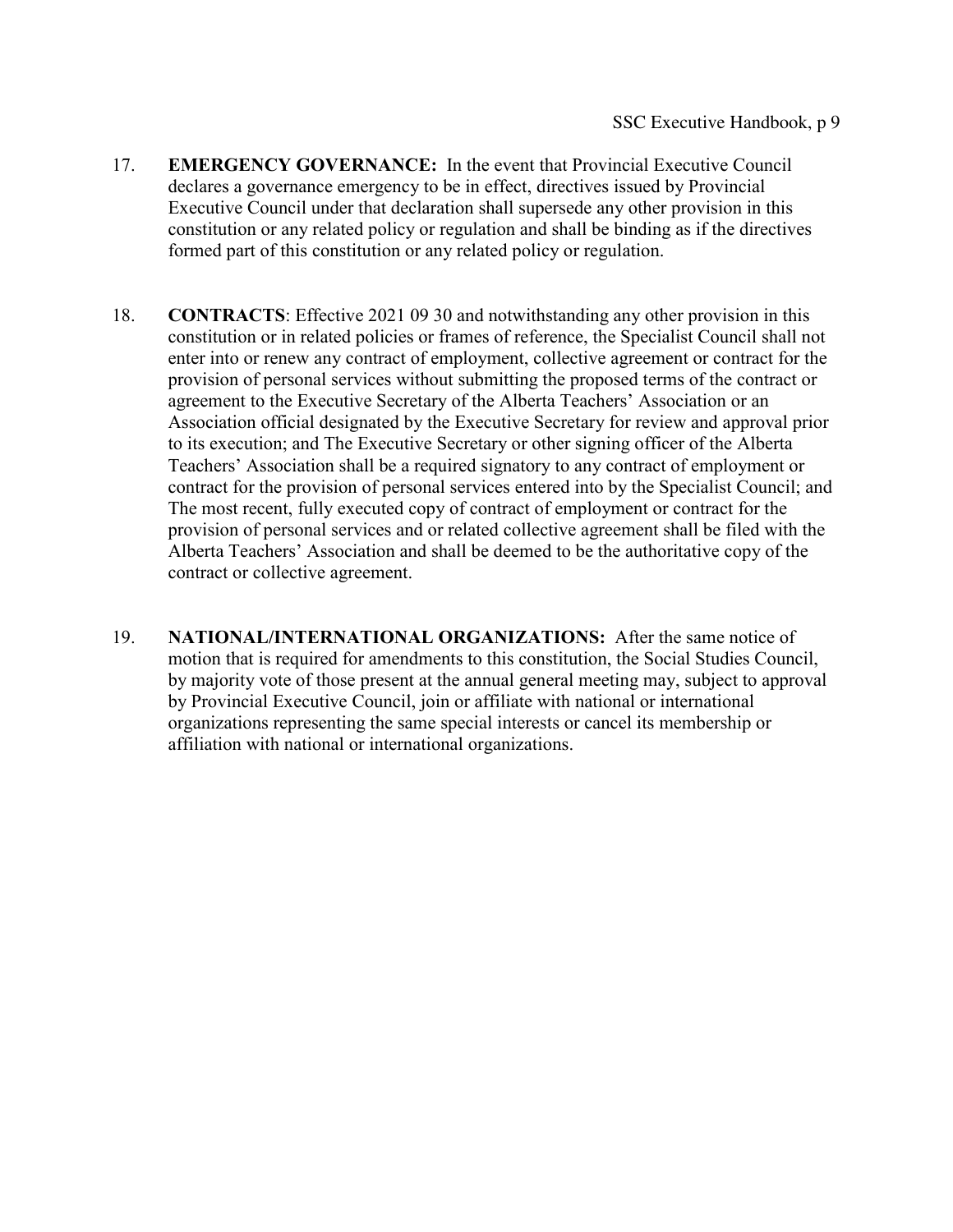SSC Executive Handbook, p 10

PEC approval: 1986 11 24 TOC approval: 2001 01 05 Revised 1997 11 27, 2001 01 11 Amended by Provincial Executive Council 2005 04 07 (legislated membership changes) Amended by Provincial Executive Council 2006 06 15–16 (membership changes) Amended by Provincial Executive Council 2007 09 20–21 (suspension or removal of officers) Amended by Provincial Executive Council 2007 10 25–26 (PEC liaison voting changing) Amended by Provincial Executive Council 2011 06 16–17 Amended by ATA Table Officers Committee, 2014 09 09 Amended by ATA Table Officers, 2015 05 25 (student membership fee change) Amended at SSC AGM 2016 10 15 Approved by ATA Table Officers 2016 11 28 Amended by Provincial Executive Council 2017 04 07 (maternity, parental and adoption leave) Amended at SSC AGM 2018 10 12 Approved by ATA Table Officers 2018 11 15 Approved by ATA Table Officers 2019 03 22 Amended by Provincial Executive Council 2020 04 29 (emergency governance) Amended by Provincial Executive Council 2021 09 16 (contract signatory change) clo, 2020 09 01

R:\PD Data\SPECIALIST COUNCILS\Handbooks and Constitutions\Constitutions\Current Constitutions\ SSC Constitution 2021 09.doc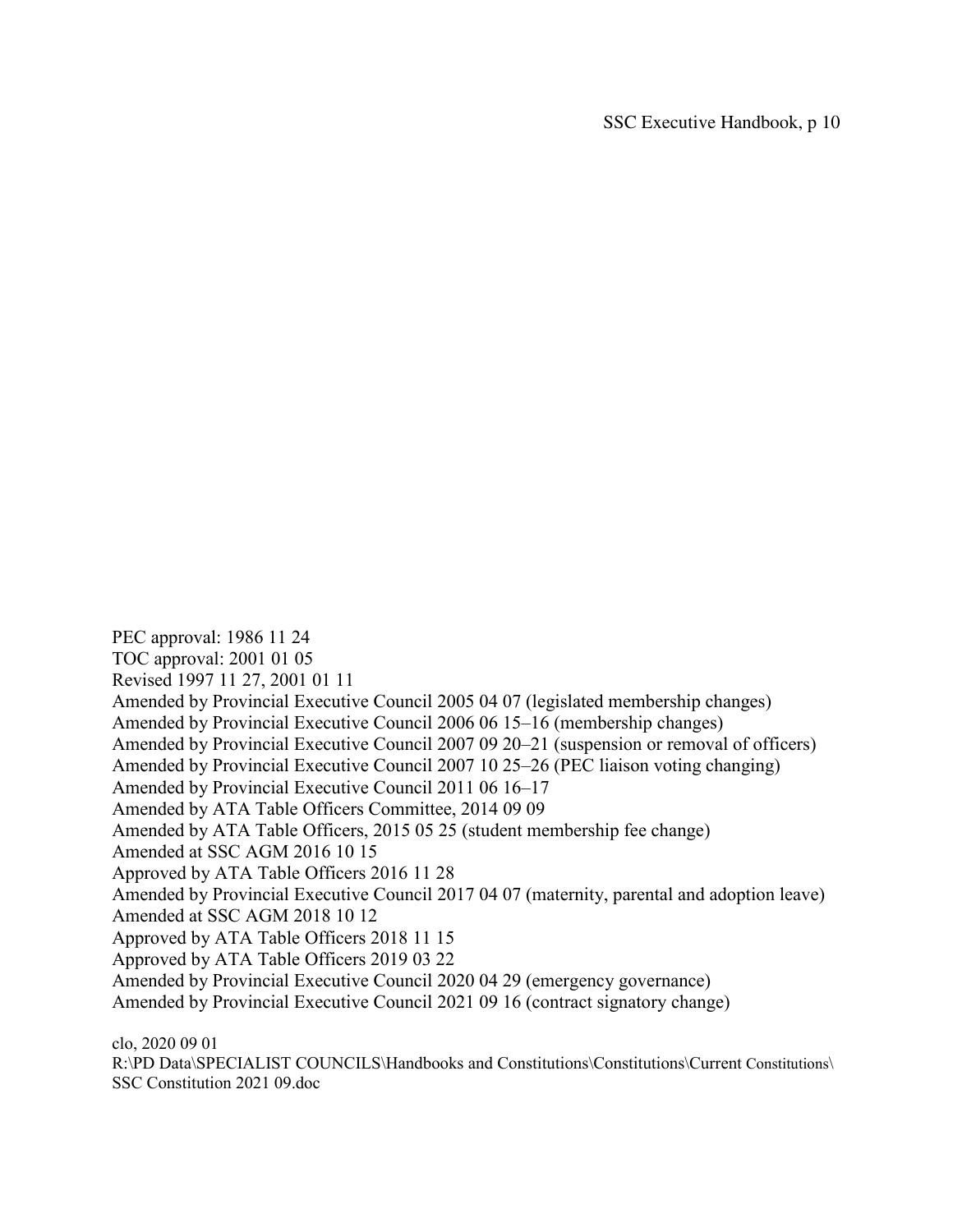## **PART B | SSC POLICY REGULATION**

#### **1.0 RULES OF PROCEDURE**

The proceedings of all meetings of the council shall be regulated by the Official Rules of Order and Procedures for The Alberta Teachers' Association as set out and published in the current edition of the Members' Handbook

#### **2.0 NOMINATIONS**

- 2.1 Nominations for elected members of the executive committee shall be prepared by the Nominations Committee, chaired by the past-president, and shall be in the hands of the members in advance of the annual general meeting. Nominations for these positions shall also be accepted from the floor of the annual general meeting.
- 2.2 To be eligible for an elected position on the executive committee, an individual must be a regular member of the Alberta Teachers' Association Social Studies Council (and, in accordance with the Membership section of the SSC Constitution, an active or associate member of the Alberta Teachers' Association).

#### **3.0 MEETINGS**

#### 3.1 **Fall Executive Committee Meeting**

- Presentation of budget for following year.
- Review executive committee guidelines and ATA policy.
- Review conference planning.
- Confirm appointments of the editor of *In Focus*, the editor of *One World In Dialogue*, and the Communications Manager.
- Approve resolutions for the ATA's Annual Representative Assembly (ARA) to be forwarded via Provincial Executive Council.
- This meeting shall be an in-person meeting.

#### 3.2 **Annual General Meeting**

- To be held at a convenient time in the year, preferably attached to an existing professional development event of the SSC.
- Will follow the agenda as laid out in the SSC Constitution.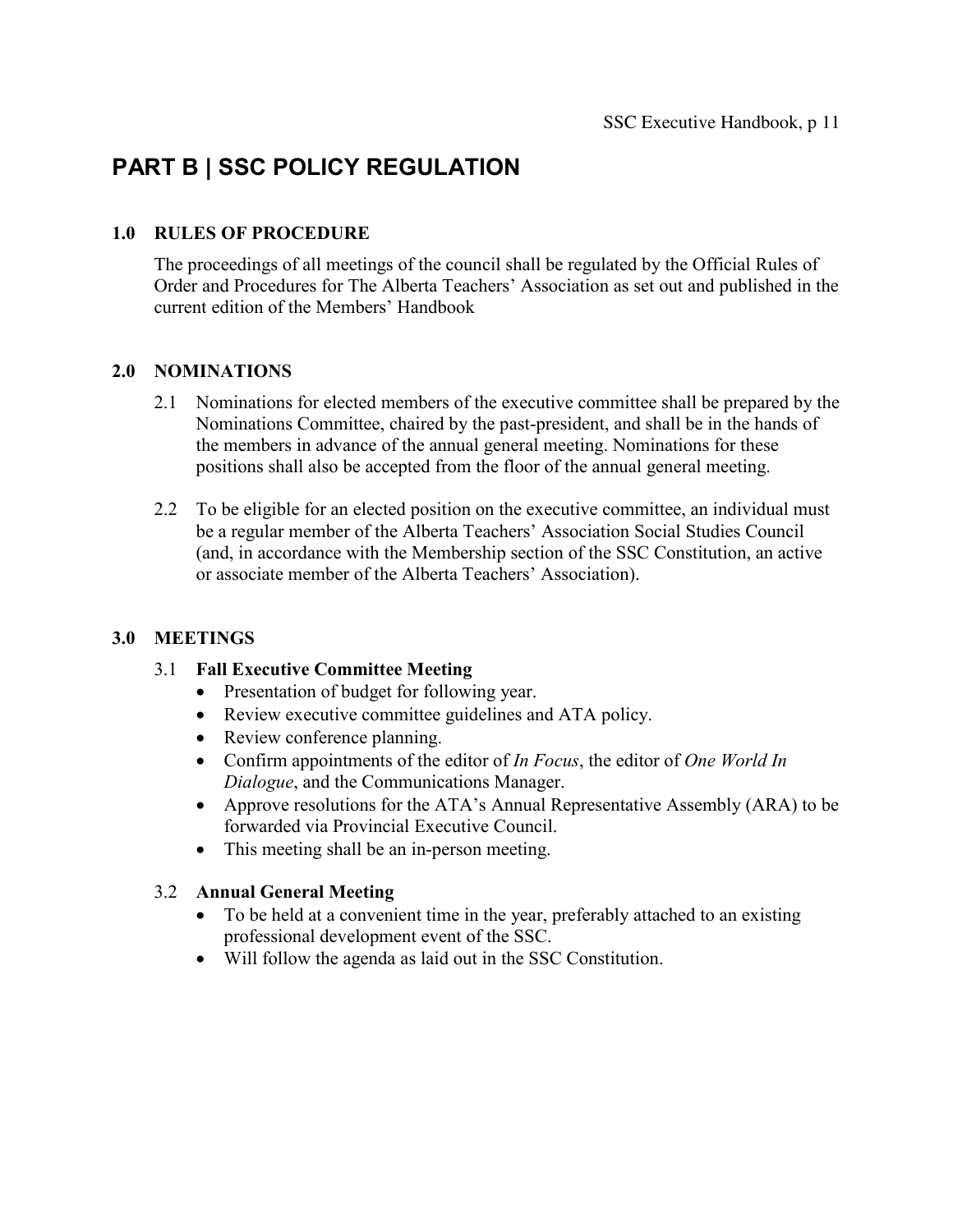#### 3.3 **Spring Executive Committee Meeting**

- Presentation of conference program and budget.
- Presentation of regional council financial statements.
- Presentation of regional council rebates based on memberships provided by the staff officer.
- Confirm winners of council awards.
- Conference director confirmed for the SSC conference 1.5 years away.
- Set agenda for the Annual General Meeting.
- This meeting shall be an in-person meeting.

#### 3.4 **Table Officers' Meeting**

- Arranged by the executive committee to address emergent issues on an as-needed basis.
- Will report decisions back to the executive committee.

#### **4.0 AWARDS**

Awards may be awarded on an annual basis by the executive committee, and shall be presented at the SSC conference every second year.

#### 4.1 **Nomination Process**

- 4.1.1 By March 1 of each calendar year, the chair of the awards committee (pastpresident) shall solicit from the membership nominations for the SSC awards listed below.
- 4.1.2 Individuals who wish to nominate an individual for SSC awards shall use the appropriate form to be posted on the SSC's website.
- 4.1.3 The chair of the nominations committee shall bring the nominees to the spring executive committee meeting for consideration of executive committee members. A majority vote is required in order to select a nominee for an award.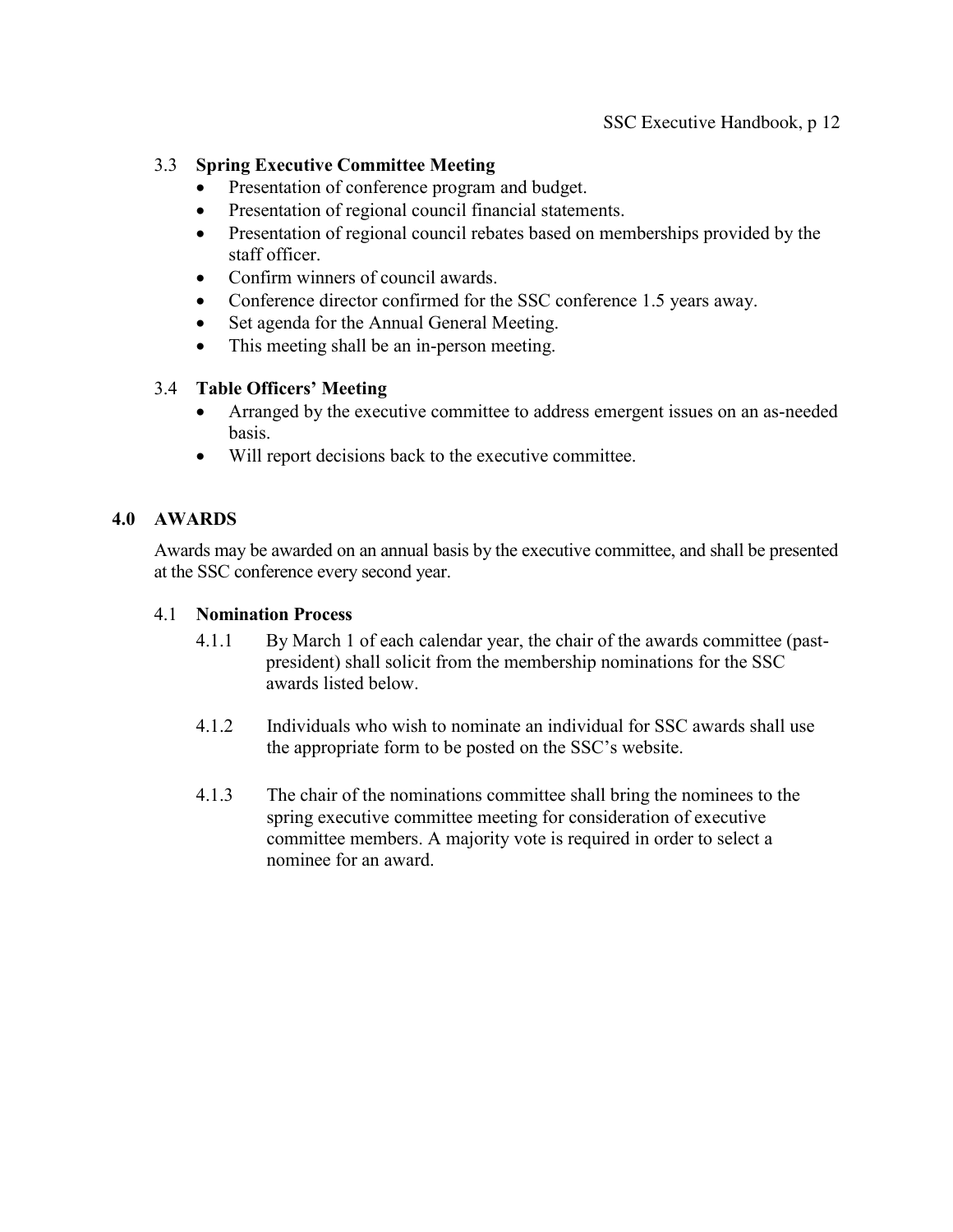#### 4.2 **Life Membership**

- 4.2.1 This award may be granted each year to one individual who has, over an extended period of time, made exceptional contributions to the Social Studies Council and to the practice of social studies in Alberta.
- 4.2.2 The life membership shall be a framed certificate and shall be accompanied by a gift of Canadian art having a maximum value of \$300.
- 4.2.3 The life membership recipient shall be entitled to one evening of accommodation and two complimentary banquet tickets at the annual conference.

#### 4.3 **Certificate of Excellence**

- 4.3.1 This award may be granted each year to one or more council members who have performed distinguished, meritorious and special service as leaders in the ATA Social Studies Council and who have contributed significantly to social studies education in Alberta.
- 4.3.2 Certificates of excellence will be in the form of a framed certificate.
- 4.3.3 Certificates of excellence shall be announced at the annual conference and presented if the recipients are in attendance.

#### 4.4 **Certificate of Outstanding Service**

- 4.4.1 This award may be granted each year to one or more council members who have made significant contributions to a regional council and who have contributed significantly to social studies education in a regional council.
- 4.4.2 This award shall be in the form of a framed certificate presented at the SSC conference or at a meeting of the regional concerned.

#### 4.5 **Executive Service Award**

- 4.5.1 This award may be granted each year to one or more council members, and recognizes service provided by office holders of the executive committee and is awarded on the member leaving the executive committee after having served at least three years.
- 4.5.2 The award is in the form of an engraved plaque.
- 4.5.3 These awards will be announced at the annual conference and presented if the recipients are present.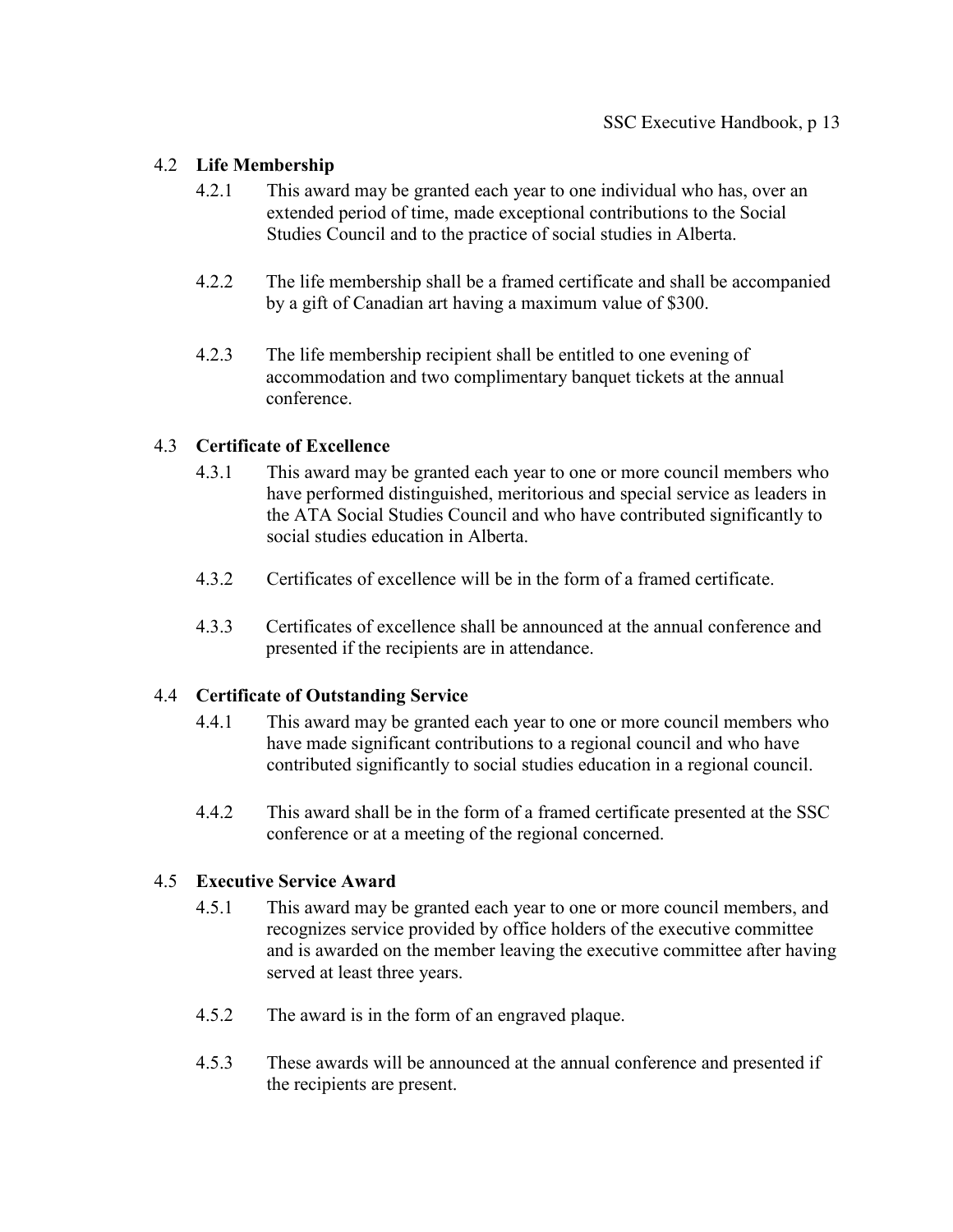#### **5.0 AFFILIATION**

The Social Studies Council received Provincial Executive Council approval to affiliate with the Canadian Association for Social Studies, 1948 10 20.

The Social Studies Council received Provincial Executive Council approval to affiliate with the Alberta Museums Association (now Historica) for the planning and operation of local, provincial, and national Heritage Fairs, 1998 12 04.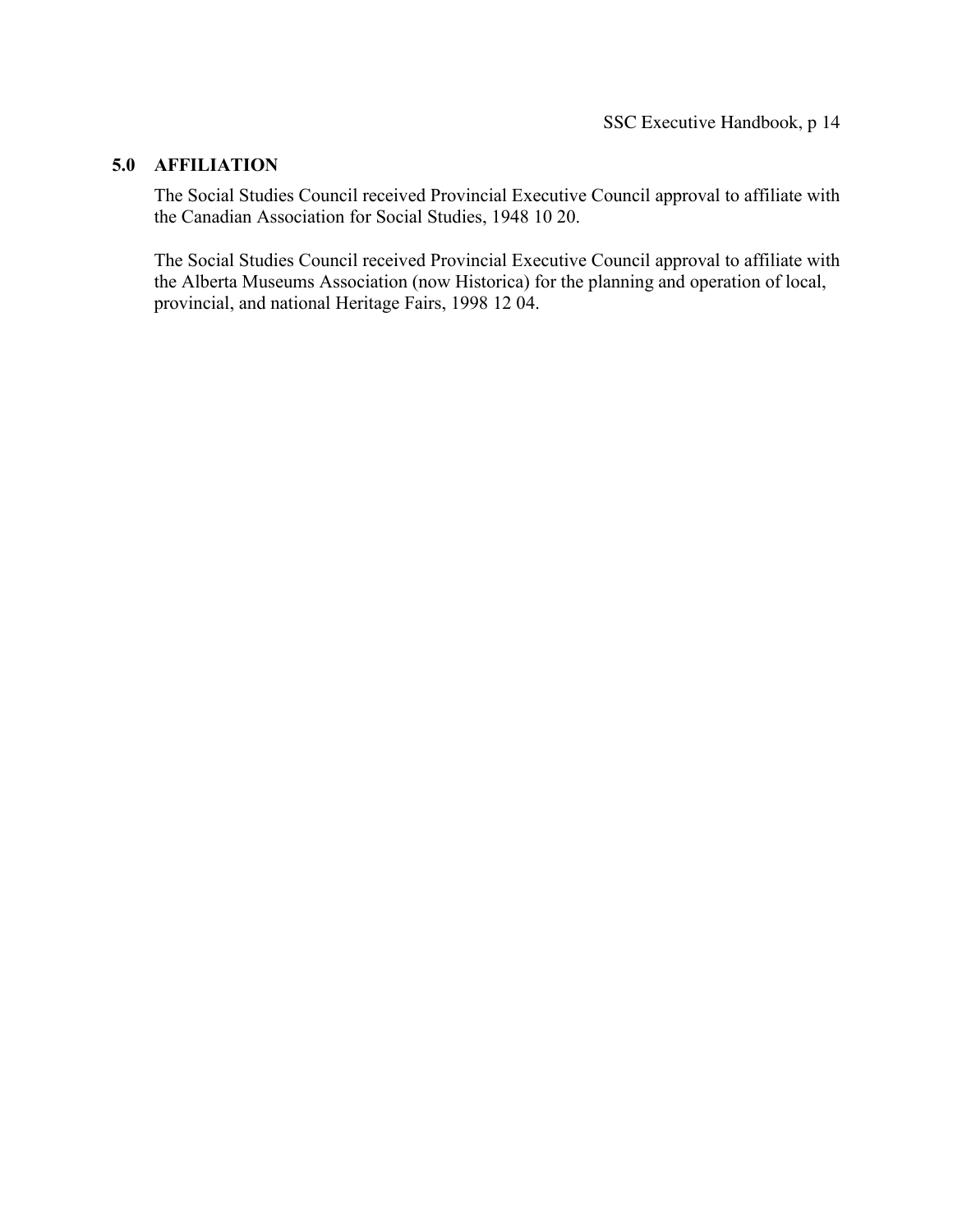## **PART C | DUTIES OF SSC OFFICERS AND EXECUTIVE**

#### **1.0 GENERAL DUTIES AND RESPONSIBILITIES OF EXECUTIVE COMMITTEE MEMBERS**

The executive committee forms the executive and administrative body of the Social Studies Council. The table officers committee shall meet separately from the executive committee in order to deal with the affairs of the council as delegated by the executive committee. Together, these groups are responsible for the following:

- 1.1 Exercising general supervision of the affairs of the council.
- 1.2 Reviewing goals and objectives of the council and setting priorities.
- 1.3 Generating and presenting policy for the approval of the membership.
- 1.4 Carrying out policies adopted by the membership.
- 1.5 Compiling and approving the annual budget.
- 1.6 Authorizing the collection and distribution of money.
- 1.7 Ensuring the solvency of the council.
- 1.8 Ensuring that executive positions that become vacant throughout the year are filled by appointment.
- 1.9 Informing members of professional development matters through appropriate activities.
- 1.10 Monitoring developments in social studies curriculum and assessment.
- 1.11 Providing opportunities for members to develop positions on issues and developments in social studies curriculum and assessment.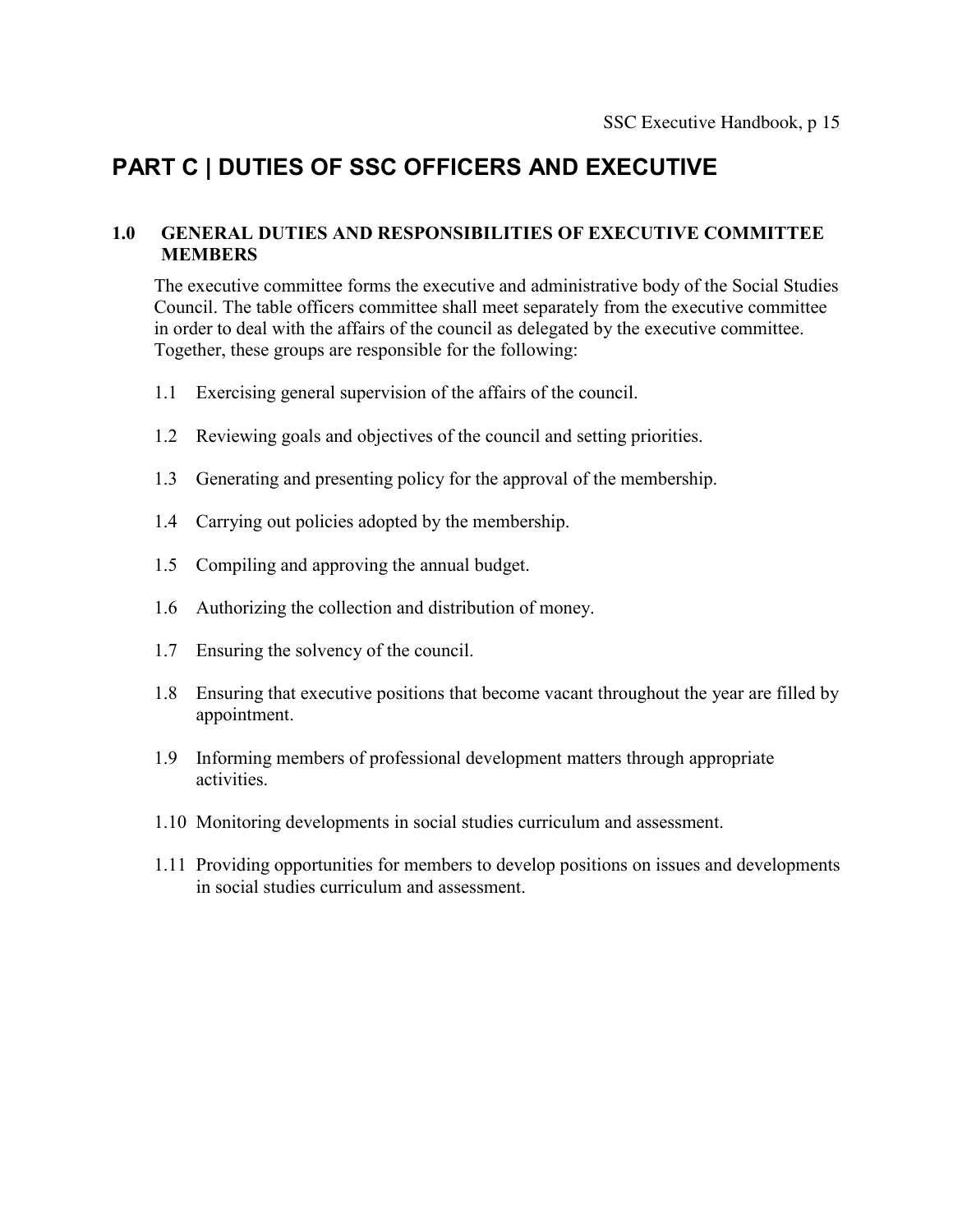#### **2.0 SPECIFIC DUTIES AND RESPONSIBILITIES OF EXECUTIVE COMMITTEE MEMBERS**

#### **2.1 PRESIDENT**

The duties of the president shall include:

- 2.1.1 Responsibility for the effective functioning of all committees.
- 2.1.2 Membership, ex officio or otherwise, on all committees.
- 2.1.3 Calling and chairing all executive committee and table officers' meetings and the preparation of agendas for each.
- 2.1.4 Presiding over the annual general meeting and presenting the annual report at that time.
- 2.1.5 Being the official representative of the council to the ATA and to other agencies, subject to prior approval by the executive committee and other normal approval procedures.
- 2.1.6 Attending conferences and meetings for the purpose of liaison, subject to guidelines or prior executive committee approval.
- 2.1.7 Act as signing authority for the council's expense claims.
- 2.1.8 Preparing and submitting the annual report of the council to the ATA.
- 2.1.9 Preparing messages for *One World In Dialogue*, *In Focus* and the website.
- 2.1.10 Actively liaising with the conference director and meeting with the current and incoming conference director as soon after the fall executive committee meeting as possible.
- 2.1.11 Informing superintendents and principals by letter of council award winners.
- 2.1.12 In consultation with the secretary, ensuring that decisions of the table officers are included on the agenda of executive committee meetings.

#### **2.2 PRESIDENT-ELECT**

The duties of the president-elect shall include:

- 2.2.1 Assuming such duties as may be delegated by the president.
- 2.2.2 Arranging appropriate gestures of appreciation to outgoing executive committee members.
- 2.2.3 Reviewing relevant policies of the Alberta Teachers' Association and reporting on these with recommendations.
- 2.2.4 Attending the ATA Specialist Council Seminar. (President/Editors/Treasurers)
- 2.2.5 Chairing meetings in the absence of the president.
- 2.2.6 Attend Specialist Council Presidents' session at Summer Conference.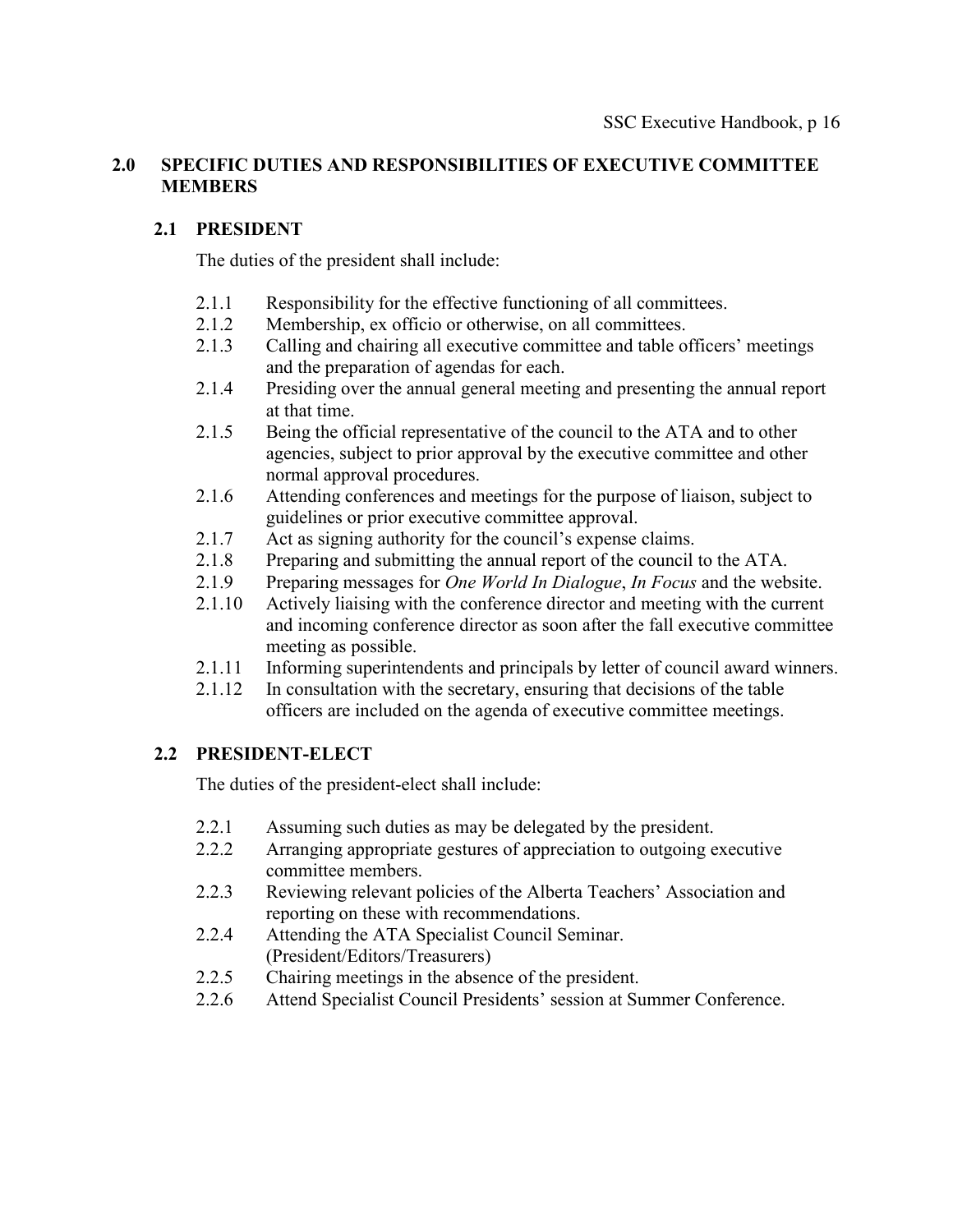#### **2.3 PAST-PRESIDENT**

The duties of the past-president shall include:

- 2.3.1 Advising council members.
- 2.3.2 Acting as the nominating officer and supervising elections.
- 2.3.3 Chairing the awards committee and providing a suitable gift for the life member.
- 2.3.4 Serving as a member of the ad hoc committee charged with reviewing the council guidelines.
- 2.3.5 Encouraging the formation of regional councils.
- 2.3.6 Arranging for executive committee representation at inaugural meetings of regional councils.
- 2.3.7 Assisting and advising regional councils in providing programs.
- 2.3.8 Acting as liaison between members in unorganized areas and the executive committee.
- 2.3.9 Obtaining annual reports from regional presidents prior to the end of June.

#### **2.4 SECRETARY**

The duties of the secretary shall include:

- 2.4.1 Responsibility for recording and maintaining minutes of executive committee meetings, table officers' meetings and the annual general meeting.
- 2.4.2 Distributing copies of such minutes to executive committee members within two weeks of each meeting.
- 2.4.3 Receiving correspondence for the council and ensuring that it is promptly brought to the attention of the executive member(s) concerned.
- 2.4.4 Circulating, during meetings of the executive committee and table officers, all correspondence received.
- 2.4.5 Responding to correspondence as directed.
- 2.4.6 Maintaining up-to-date information on members of the executive committee and providing such information to Barnett House after the annual general meeting.
- 2.4.7 Sending updated membership lists to regional councils each year based on information provided by the ATA staff officer.
- 2.4.8 Flagging items in council meeting minutes that are to be included in council guidelines. Decisions made at council meetings that change or amend part of the council's guidelines shall be indicated as such in the minutes by the secretary and shall be entered into the guideline database by the ATA staff officer. Updated copies of guidelines will be e-mailed to executive committee members.
- 2.4.9 Advising the president of decisions made by the table officers committee for the inclusion for ratification on the agenda of executive meetings.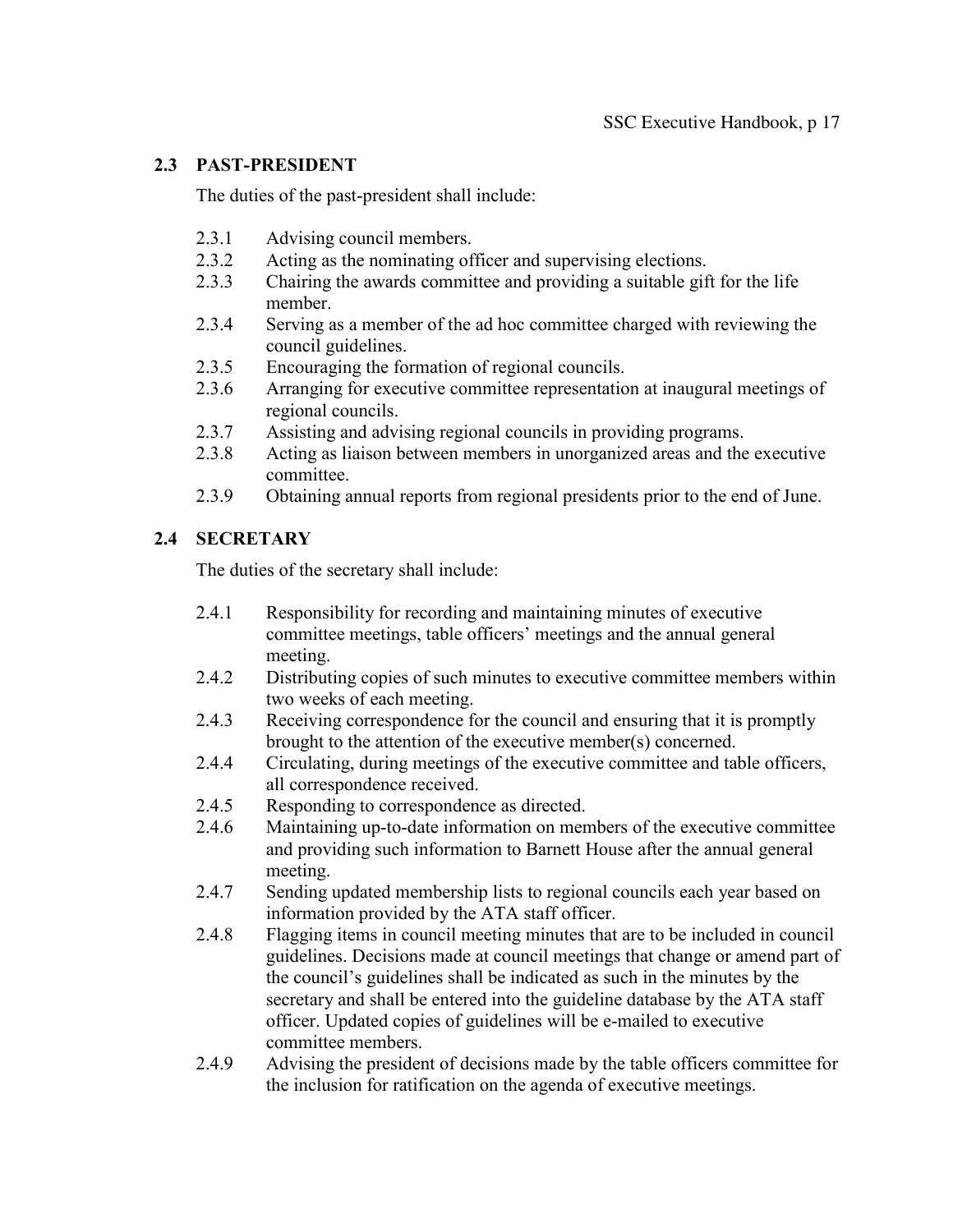#### **2.5 TREASURER**

The duties of the treasurer shall include:

- 2.5.1 Drafting the proposed budget for the operating year.
- 2.5.2 Handling of and accounting for all funds of the council, its committees and its regional councils in coordination with the finance department of the Alberta Teachers' Association.
- 2.5.3 Preparing a printed financial report for each executive committee meeting.
- 2.5.4 Arranging for an annual audit of council financial records by the accounting staff at Barnett House.
- 2.5.5 Presenting the audited financial statement at the fall executive committee meeting following the conclusion of the fiscal year, July 1 to June 30.
- 2.5.6 Presenting the audited financial statement for the information of those members in attendance at the Annual General Meeting.
- 2.5.7 Submitting the audited financial statement for publication in *In Focus*.
- 2.5.8 Submitting the audited financial statement to the finance department of the Alberta Teachers' Association.
- 2.5.9 Facilitating the reimbursement of executive committee members for expenses incurred while working on authorized council activities.
- 2.5.10 Making other disbursements of the funds of the council as approved by the executive committee.
- 2.5.11 Receiving financial statements from the treasurers of each conference or committee operation which receives or disburses funds on behalf of the council.
- 2.5.12 Receiving, recording and reporting on membership fees.
- 2.5.13 Ensuring that income tax and GST requirements are met in coordination with the finance department of the Alberta Teachers' Association.
- 2.5.14 Ensuring that regional council treasurers are aware of council accounting procedures and that financial statements from regional councils are received prior to the end of June.
- 2.5.15 Forwarding grants to regional councils based on the membership lists and regional funding formula (see Regional Councils).
- 2.5.16 Act as the signing officer of the council.
- 2.5.17 Providing financial advice to the conference committee.
- 2.5.18 Attending the session for specialist council treasurers provided by the ATA.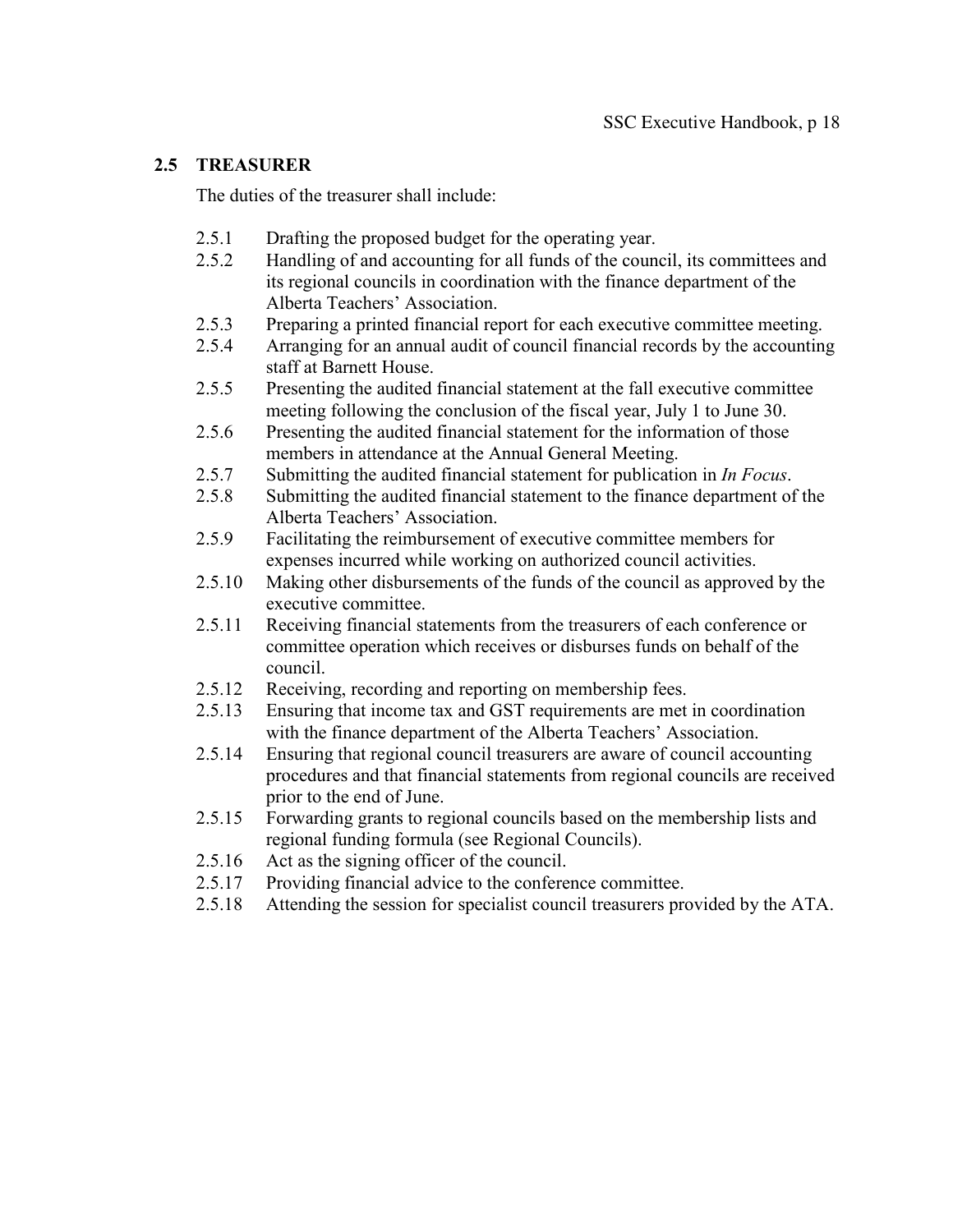#### **2.6 CONFERENCE DIRECTOR**

The conference director nominated either by the regional council hosting the conference or by the executive committee, shall be confirmed by the executive committee at the spring meeting that occurs approximately 18 months before the conference for which the conference director is responsible (see Conference Committee).

The duties of the conference director shall include:

- 2.6.1 Attending the ATA Specialist Council Seminar for Conference Directors during the ATA's Summer Conference following appointment.
- 2.6.2 Establishing and acting as chair of the conference committee.
- 2.6.3 Presenting the proposed conference program to the spring executive committee meeting in the school year before the conference is held.
- 2.6.4 Presenting the proposed conference budget to the fall executive committee meeting one year prior to the conference.
- 2.6.5 Being responsible, subject to executive committee approval, for the planning and execution of the annual conference.
- 2.6.6 Presenting budget and planning updates at executive committee and table officers' meetings.
- 2.6.7 Actively liaising with the council president concerning conference matters.
- 2.6.8 Forwarding the list of members subscribed at the annual conference and a cheque for such memberships to the staff officer within four weeks following the conference.
- 2.6.9 Presenting at the spring executive committee meeting a final postconference report and financial statement.
- 2.6.10 Reviewing the *Conference Handbook* and suggesting changes, deletions additions.
- 2.6.11 Directing the conference treasurer to attend ATA Specialist Council (president/treasurer/editors) Seminar.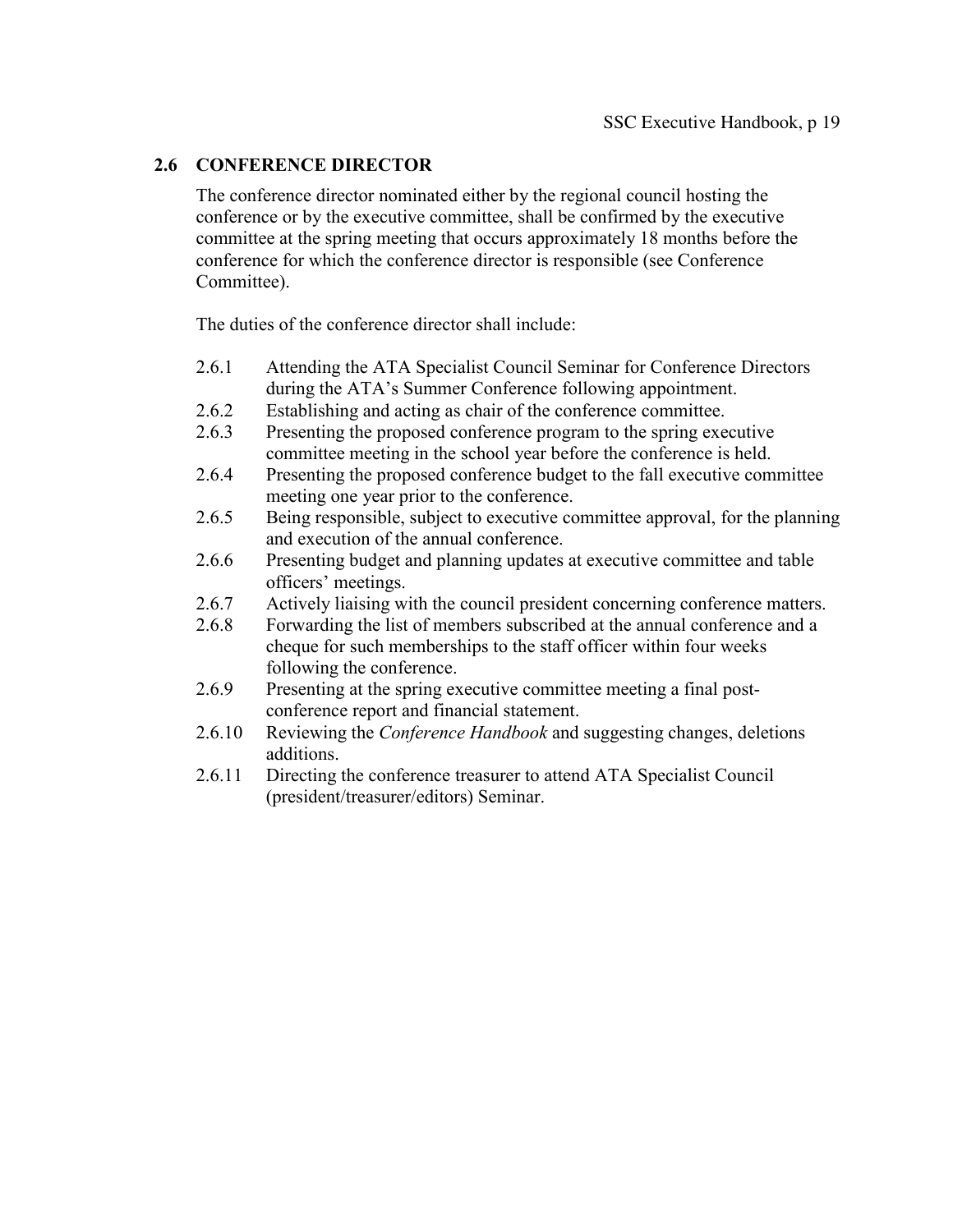#### **2.7 ATA STAFF ADVISOR**

The duties of the ATA Staff Advisor shall include:

- 2.7.1 Providing such assistance and advice as may be required on behalf of the ATA.
- 2.7.2 Arranging for such services as the ATA can provide to the council.
- 2.7.3 Advising the council on methods of obtaining its objectives.
- 2.7.4 Attending executive committee meetings, table officers' meetings, the annual general meeting and the annual conference at no expense to the council.
- 2.7.5 Providing membership numbers for each regional to the president in March.
- 2.7.6 Reviewing all council publications prior to production.
- 2.7.7 Monitoring the sharing of conference membership list and fees generated at the annual conference to data processing and accounting at Barnett House.
- 2.7.8 Procuring certificate plaques for award winners.
- 2.7.9 Maintaining the record of council award winners.
- 2.7.10 Providing executive committee members with updated copies of the constitution and guidelines.
- 2.7.11 Ensuring that hotel accommodation for conference two years in advance is reserved.
- 2.7.12 Maintaining and logging council archives.
- 2.7.13 Advising the executive committee of current kilometerage rate as of September.

#### **2.8 PROVINCIAL EXECUTIVE COUNCIL LIAISON**

The responsibilities of the PEC liaison member shall include:

- 2.8.1 Promoting the Social Studies Council and its activities through publicity and interaction with groups and individuals inside and outside the council.
- 2.8.2 Facilitating actions of the Social Studies Council requiring approval by Provincial Executive Council.
- 2.8.3 Informing members of the executive committee of the pertinent decisions taken by Provincial Executive Council that have a bearing on the operations and programs of the Social Studies Council.
- 2.8.4 Attending council meetings and the annual conference at no expense to the council.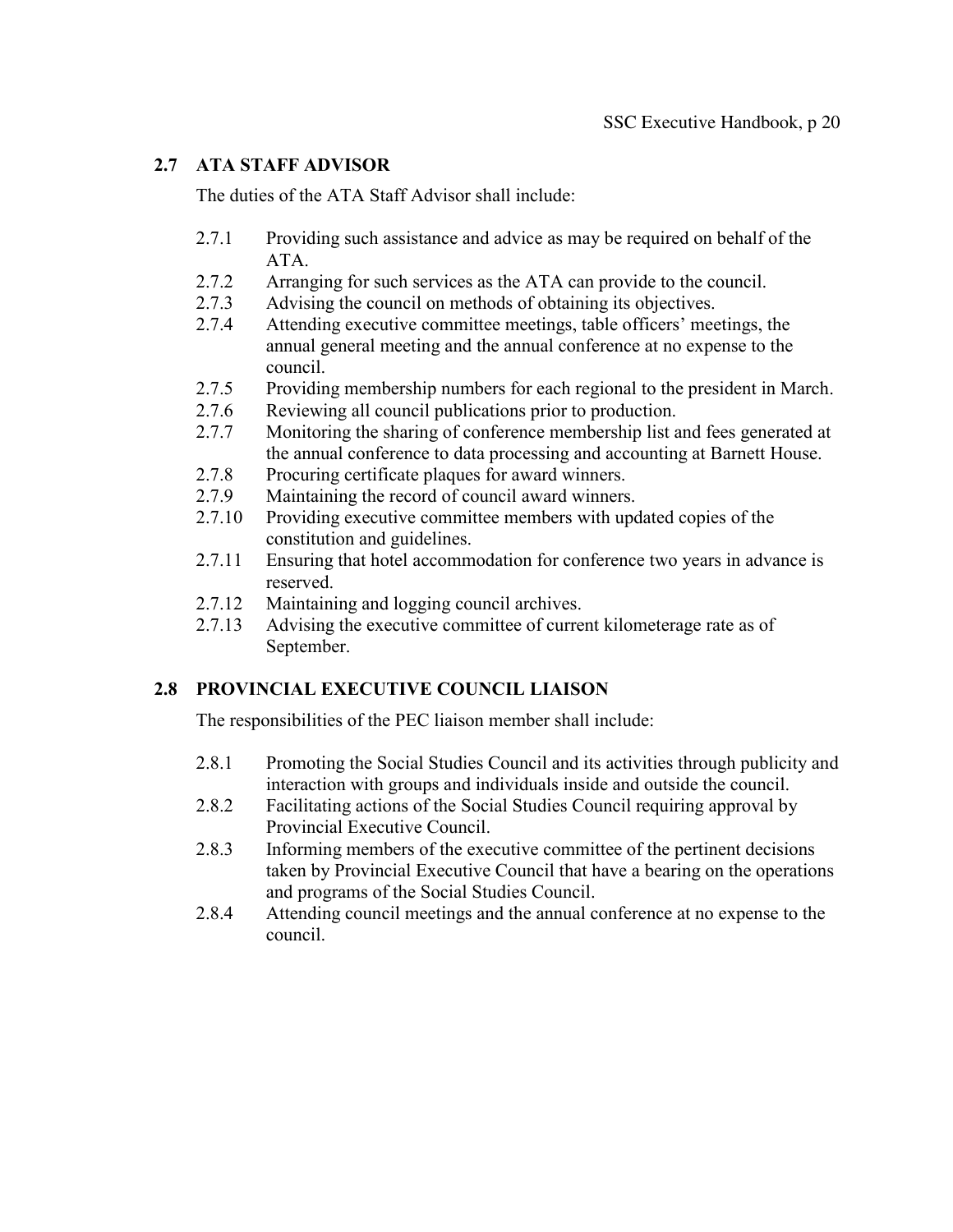#### **2.9 REGIONAL PRESIDENTS**

The duties of a regional president shall include:

- 2.9.1 Provide a financial statement for the regional and present it to the spring executive committee meeting.
- 2.9.2 Report plans and concerns of the regional to the executive committee.
- 2.9.3 Inform regional members of decisions of the executive committee.
- 2.9.4 Assist with the development of council policy by contributing to executive committee discussions and decisions.
- 2.9.5 Submit an annual report on regional activities to the council president prior to the end of June of each school year.
- 2.9.6 Encourage the expansion of the membership.<br>2.9.7 Maintain liaison with the council past-preside
- Maintain liaison with the council past-president regarding regional issues.
- 2.9.8 Submit to the past-president information regarding council award nominees in a manner consistent with the SSC Guidelines regarding nominations for awards.

#### **2.10** *IN FOCUS* **EDITOR**

The editor of *In Focus*, shall be appointed by the executive committee annually at its fall meeting and shall be responsible for:

- 2.10.1 Soliciting articles and information suitable for publication in a maximum of four issues annually.
- 2.10.2 Working with Barnett House editorial staff concerning content, editing, layout and printing. The ATA staff officer approves all content during this process.
- 2.10.3 Publishing specific information at the direction of the executive committee.
- 2.10.4 Publishing information concerning the annual conference.
- 2.10.5 Attending meetings of the executive committee.
- 2.10.6 Attending the ATA session for specialist council editors.
- 2.10.7 Exchanging material with the editor of *One World In Dialogue* and the manager of the website.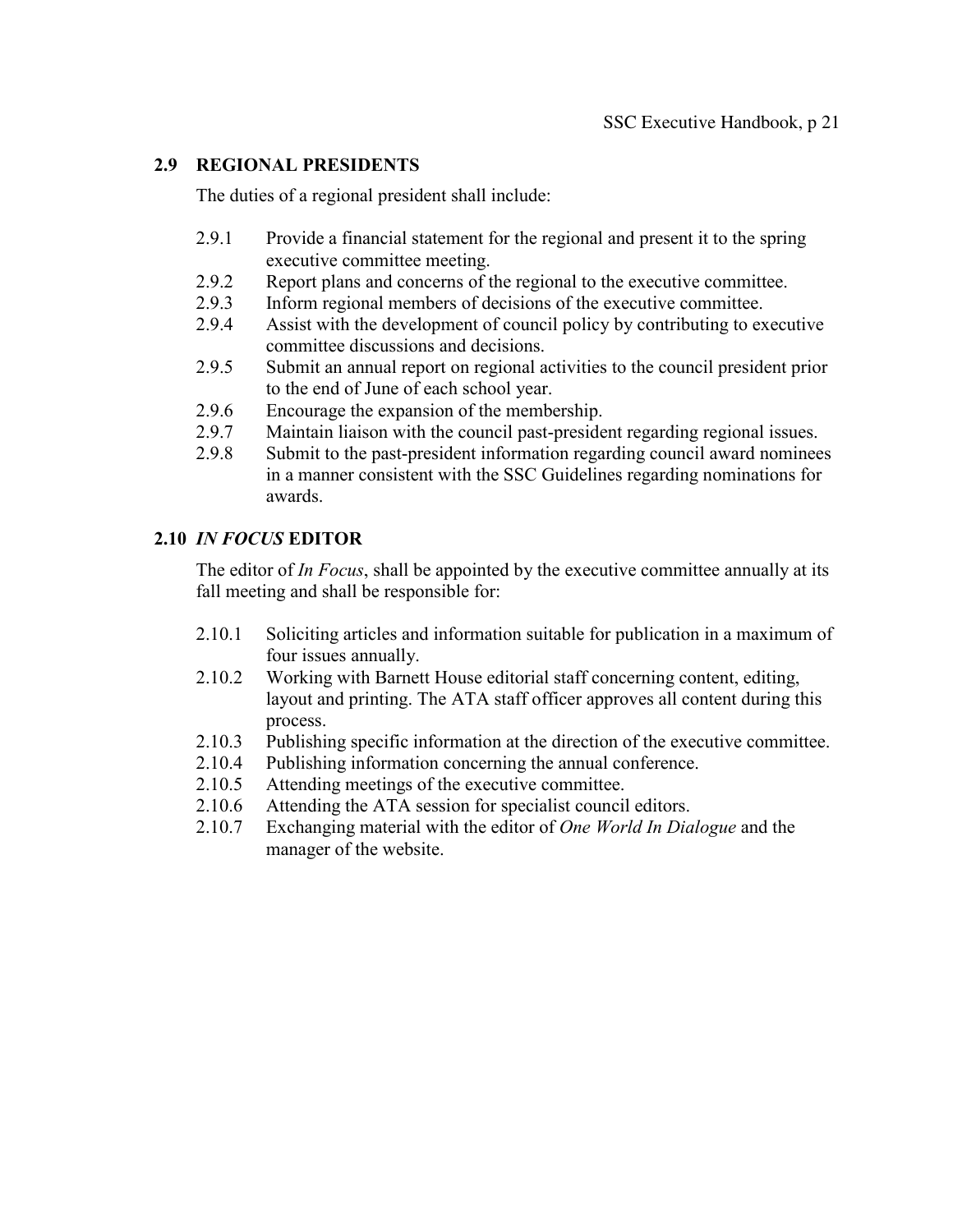#### **2.11** *ONE WORLD IN DIALOGUE* **EDITOR**

The editor of *One World in Dialogue*, shall be appointed by the executive committee annually at its fall meeting and shall be responsible for:

- 2.11.1 Soliciting articles suitable for publication.
- 2.11.2 Editing the content and making arrangements for publication.
- 2.11.3 Maintaining liaison with specialist council publications staff at Barnett House. The ATA staff officer approves all content during this process.
- 2.11.4 Attending executive committee meetings.
- 2.11.5 Attending the ATA session for specialist council editors.
- 2.11.6 Exchanging material with the editor of *In Focus* and the Communications Manager.
- 2.11.7 Maintaining adjudication of the publication.

#### **2.12 COMMUNICATIONS MANAGER**

The communications manager, shall be appointed by the executive committee annually at its fall meeting and shall be responsible for:

- 2.12.1 Developing, editing, publishing, and maintaining the council's digital communications.
- 2.12.2 Attending executive committee meetings.
- 2.12.3 Maintaining liaison with the editors of *In Focus* and *One World In Dialogue*.
- 2.12.4 Reviewing the contents and operation of the digital communications with the ATA staff officer and the executive committee when requested.
- 2.12.5 Ensuring the SSC's adherence to Canadian Anti-Spam Legislation.

#### **2.13 ALBERTA EDUCATION LIAISON**

This person shall be responsible for bringing to the council advice and information pertaining to social studies education with which the department is involved and to contribute to council activities as appropriate. This member shall be confirmed annually by the executive committee.

#### **2.14 UNIVERSITY LIAISON**

This person, representing Alberta's universities, shall contribute to the development of the council by providing a scholarly perspective on research in social studies education. This member shall be confirmed annually by the executive committee.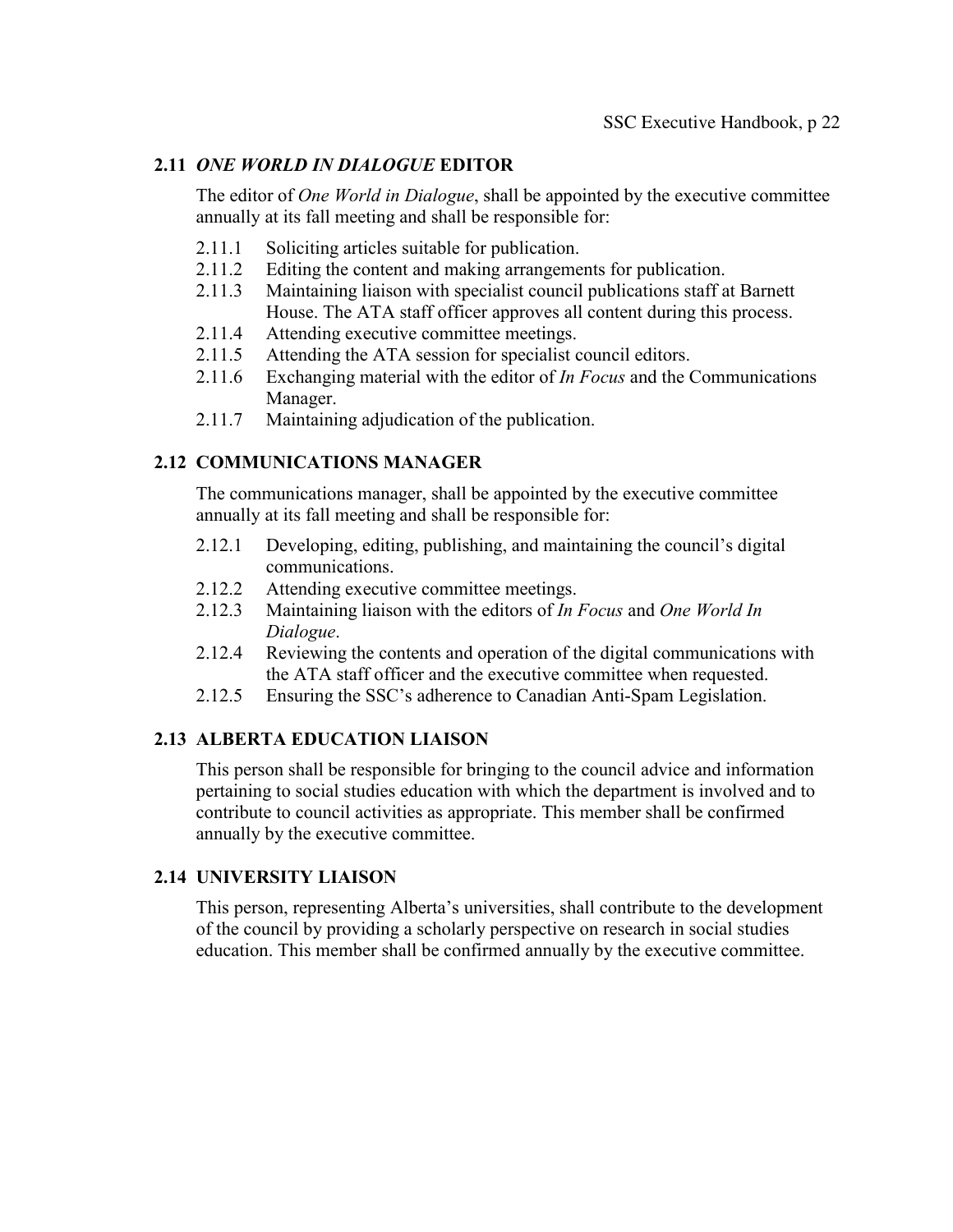#### **2.15 AD HOC COMMITTEE CHAIRS**

These members shall see that the mandates of ad hoc committees are fulfilled and shall contribute to the discussions of council concerns.

All members of the executive committee are responsible for maintaining Regular Membership (as defined in the SSC Constitution) in the Social Studies Council and membership in the Alberta Teachers' Association.

#### **3.0 EXECUTIVE ALLOWANCES**

- **3.1** The council will provide a professional development grant of \$750 per year of service as president to help defray costs incurred by the president while attending the president's option professional development activity approved by the executive committee. This amount may accumulate while holding office to a maximum of \$1500 in a two-year term. The president shall use his or her professional development grant before the AGM one year after the closure of their presidency or those funds will be forfeited.
- **3.2** Expense limits for executive committee members attending council meetings, except for meetings held at the annual conference, shall be the Alberta Teachers' Association posted hotel reimbursement rate per evening for hotel (receipt required), a per meal maximum of \$30 for each of breakfast, lunch, and supper (only for meals not already provided at a council activity—itemized receipts required) with a daily meal total not to exceed \$70, and the current Association rate per kilometer or actual airfare and taxi costs for travel to and from the meetings.
- **3.3** Executive committee members (other than the PEC liaison member, ATA staff advisor, University Liaison, and the Alberta Education Liaison) shall have the below expenses reimbursed for one ATA Social Studies Council conference per year:
	- complimentary conference registration
	- accommodation for the duration of the conference at the regular hotel conference rate
	- kilometrage at the current Association rate to the conference venue and home
	- parking at the regular rate posted by the hotel
	- \$30 per day for meals (itemized receipts required)
	- Supply teacher costs, if required
- **3.4** The Communication Manager will be reimbursed for 50 per cent of expenses for his/her home high-speed internet service upon submission of receipts.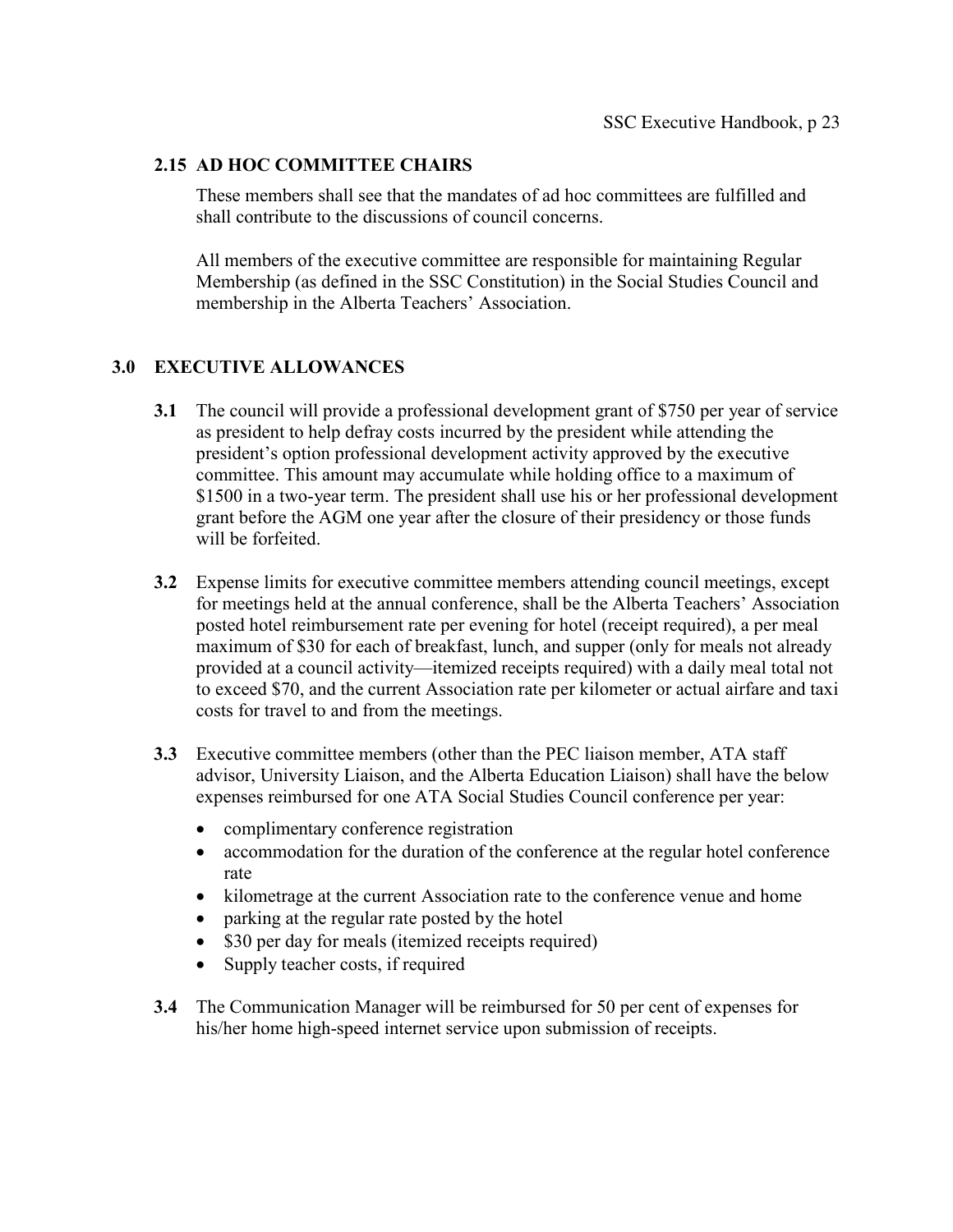- **3.5** The conference director shall, in addition to those allowances provided for in section 3.3 above for the conference of which he/she is the director, be provided with the same for the next SSC conference.
- **3.6** At the discretion of the executive committee and based on the recommendation of the conference director, conference committee members shall, in addition to those allowances provided for in section 3.3 above for the conference of which he/she is a conference committee member, be provided with complimentary conference registration at the next SSC conference.

These expenses will be paid for out of provincial SSC funds by the council treasurer.

#### **4.0 COMMITTEES**

The executive committee shall appoint from time-to-time such committees as are necessary to carry on the work of the council.

The executive committee shall establish terms of reference for all committees.

#### **4.1 Conference Committee**

The objectives of the conference committee shall be to:

- 4.1.1 Provide a professional development activity for members of the council.
- 4.1.2 Operate the conference in a fiscally responsible manner.
- 4.2 Council shall provide an advance to the conference committee to assist with initial organization (\$10,000 approved 2005).
- 4.3 The conference committee shall refer to the records of previous conferences and shall provide the records of their event at the conclusion of the conference.
- 4.4 The conference director shall present the conference budget at the fall executive committee meeting one year before the conference. The conference director shall present the proposed conference program at the spring executive committee meeting immediately preceding the conference.
- 4.5 The conference committee may enlist the services of an organizer, provided that approval is granted by the executive committee.
- 4.6 All information collected by the conference will be done in accordance with the PIPA regulations that the ATA follows. All forms the conference committee uses will be in accordance with the ATA's Specialist Council Handbook.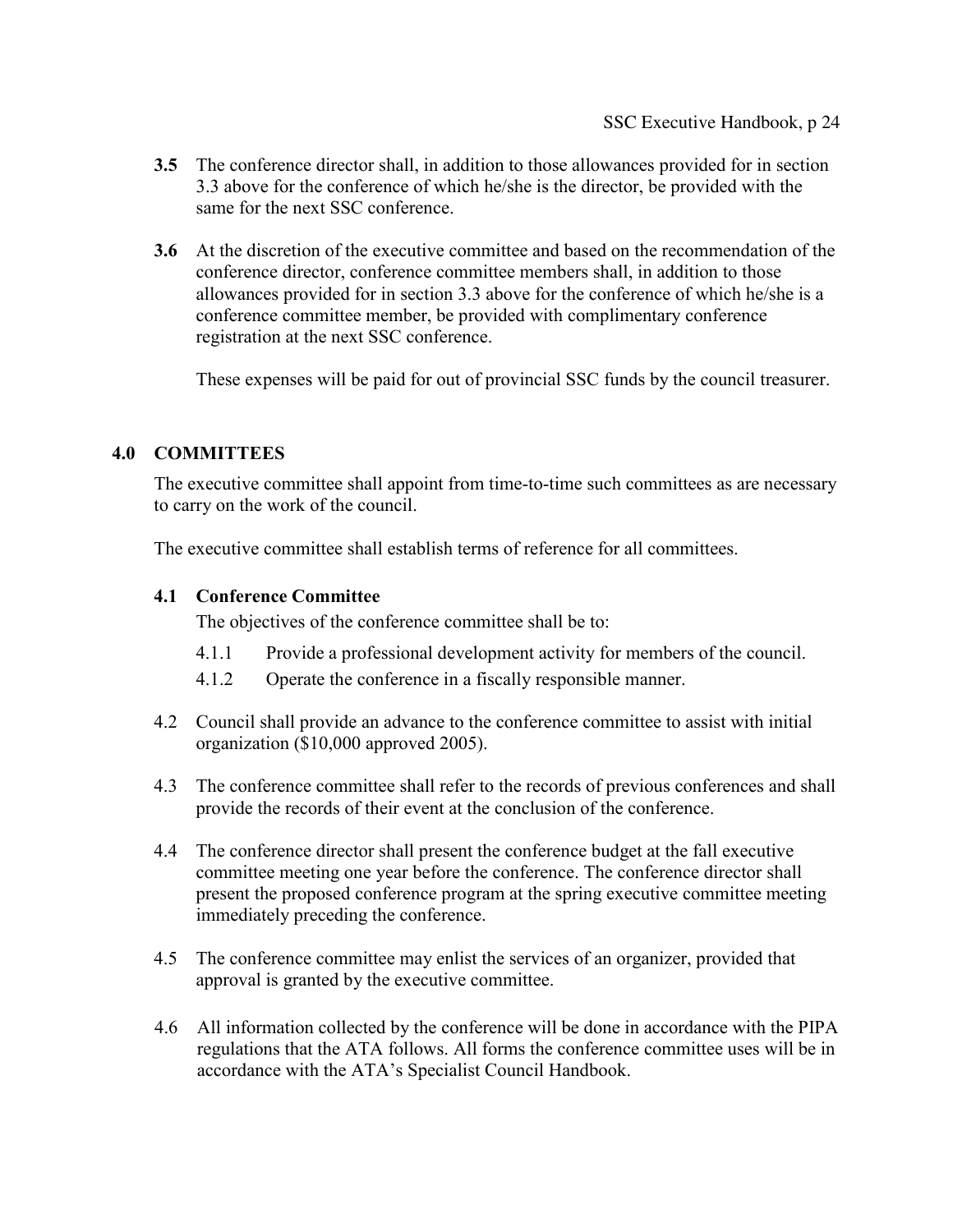- 4.7 The conference committee shall arrange for the payment of accommodation for keynote speakers (if required) directly with the hotel and shall notify the hotel that the council will only be responsible for the cost of the room and taxes. The hotel will collect additional charges to the room such as meals, telephone charges and movies, directly from the occupant.
- 4.8 Teachers who teach social studies in French and who are members of Le Conseil français may attend the Social Studies Council conference without paying a Council membership fee, providing they furnish proof that they are members of Le Conseil français.
- 4.9 The conference committee is responsible for organizing the president's reception. Costs for the reception, to a maximum amount specified by the executive committee, will be paid for by the provincial council.

#### **5.0 REGIONAL COUNCILS**

- **5.1** There shall be five regional councils within the Social Studies Council, namely, Edmonton and District, Red Deer and District, Calgary and District, and Southern Alberta, and Northern Alberta. This division of regional councils shall remain in effect until such time as new regional councils may be formed.
- **5.2** Procedures for establishing new regional councils are attached as Appendix I.
- **5.3** Grants to regional councils will be paid under the following conditions:
	- 5.3.1 The executive of the regional council has fulfilled its responsibilities as required by the executive committee.
	- 5.3.2 Each active regional shall receive a flat grant in September of \$1000.
- **5.4** Regional councils shall be eligible for special project grants made available by the executive committee as follows:
	- 5.4.1 Projects considered will be outside the normal range of services and activities usually provided by a regional for its membership
	- 5.4.2 Council may provide a grant of up to half the project cost at the discretion of the executive committee. A budget for the project and a balance sheet showing the financial standing of the regional council must accompany the request for funding.
	- 5.4.3 The financial circumstances of the requesting regional council will be considered by the executive committee as part of its decision concerning the grant.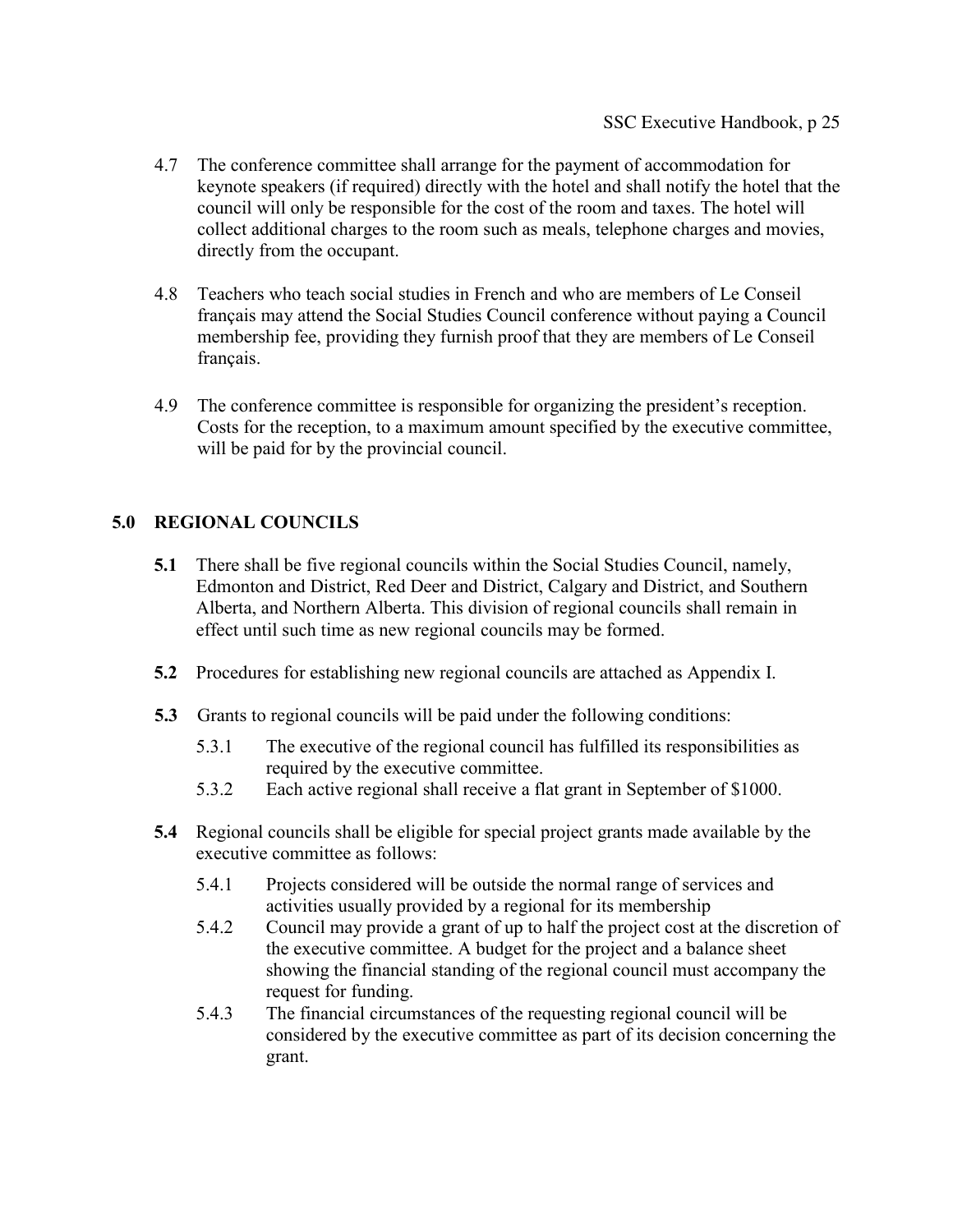- 5.4.4 An accounting of the costs of the project must be submitted to the council treasurer within 60 days of the completion of the project. Accounts not provided within this time frame will result in the withholding of normal regional funding in the amount of the grant.
- 5.4.5 Special project requests will be considered only at meetings of the executive committee.
- **5.5** The executive of regional councils shall work actively with teachers' convention associations to arrange sessions at conventions for social studies teachers.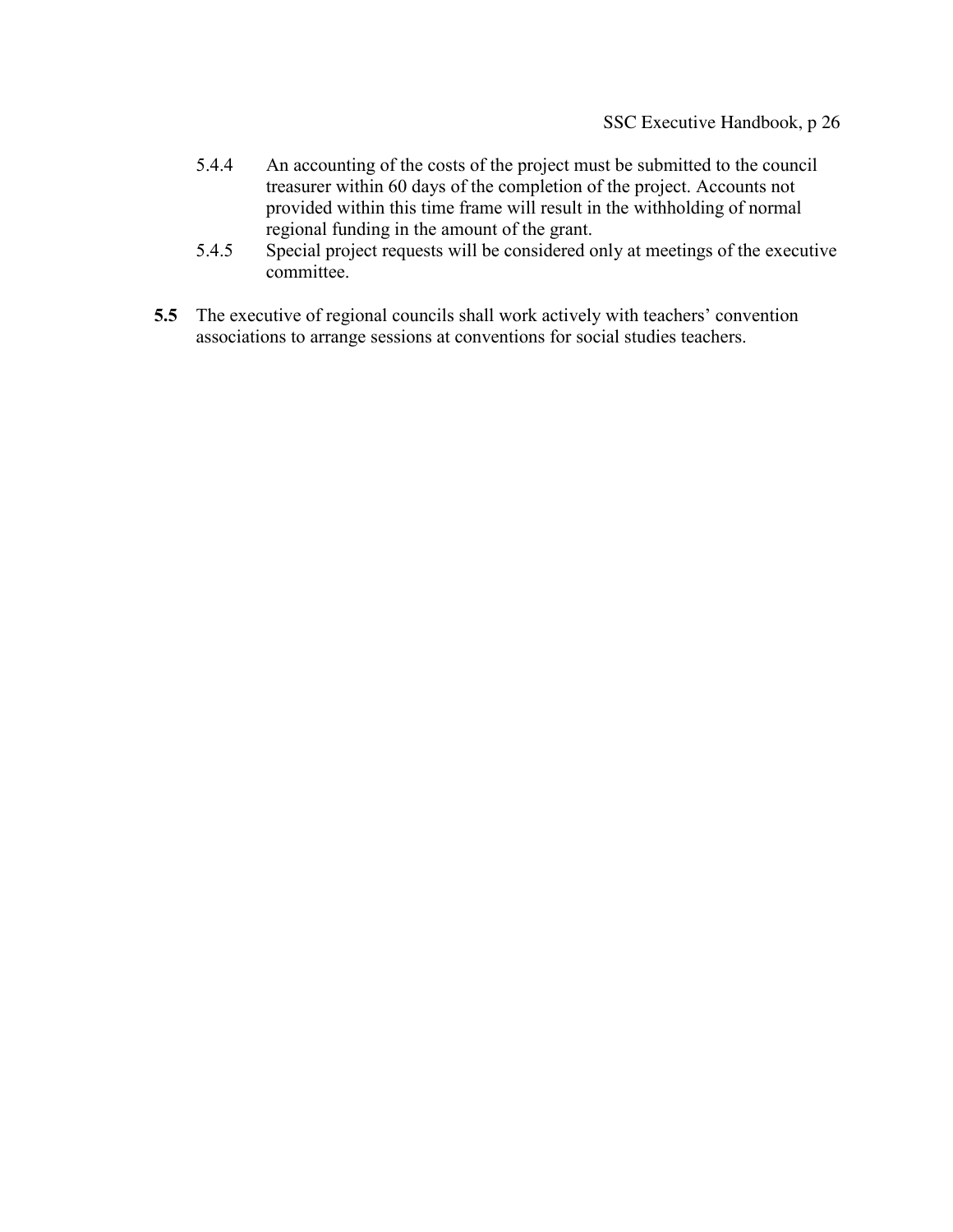## **PART D | APPENDIX**

#### **APPENDIX I—FORMATION OF A SOCIAL STUDIES REGIONAL COUNCIL**

Any member or group of members of the Social Studies council may initiate the establishment of a regional council. All members of the proposed regional must be members of the Social Studies Council.

An application from at least 15 interested members in the area should be completed and forwarded to the secretary of the Provincial Council requesting permission to call an inaugural meeting for the purpose of establishing a regional council.

After permission to call an inaugural meeting is obtained, an announcement of the meeting must be given to all interested persons within the suggested boundaries at least one month in advance of the date set for the meeting.

The agenda for the inaugural meeting shall include:

- Greetings from the Council President or designate
- Adoption of the regional constitution (based on the ATA model)
- Election of an executive
- Discussion of objectives
- Organization of activities

Following the inaugural meeting, the following information must be sent to the council secretary:

- Names, addresses and telephone numbers of executive members
- A copy of the regional constitution for approval by the SSC provincial executive committee
- Minutes of the inaugural meeting, including a list of those attending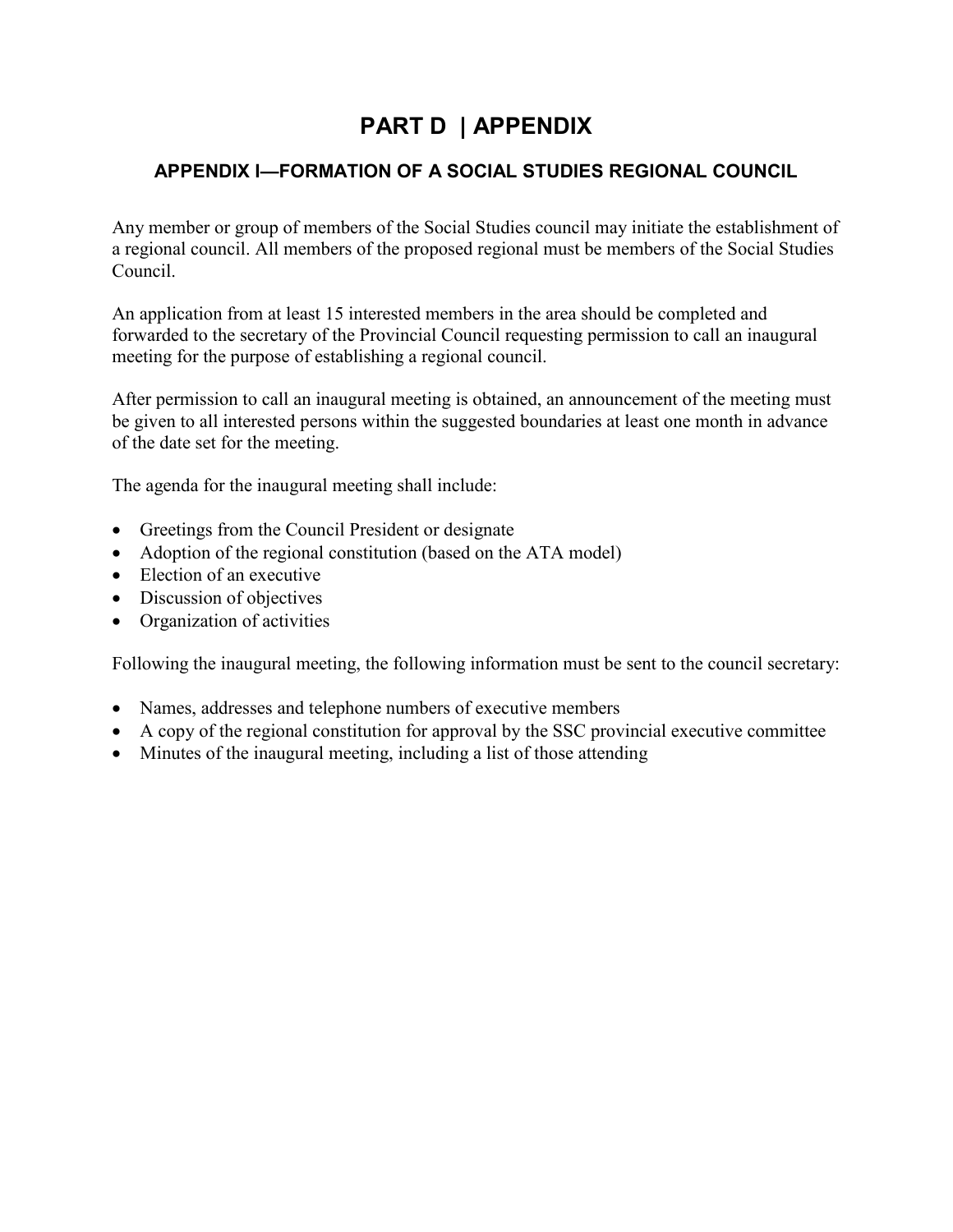#### **APPENDIX II-EXPENSE CLAIM FORM**



## **Social Studies Council Expense Claim**

Jennifer Williams - President

Gary Hansen - Treasurer gbhansen@telus.net 11 Bonin Place Leduc, Alberta **T9E 6H6** 

Please complete and submit this expense statement to the president for approval. The president will forward the approved claim to the treasurer for reimbursement. Receipts are required unless otherwise stated (below) and they should be sent directly to the treasurer.

|                                                                                                                                                                                                                                |                                                                                      |                                                                                                                                                                                                                                      | Date <b>Date Contract Contract of the Contract Of the Contract Of the Contract Of the Contract Of the Contract Of the Contract Of the Contract Of the Contract Of the Contract Of the Contract Of the Contract Of the Contract</b> |                       |
|--------------------------------------------------------------------------------------------------------------------------------------------------------------------------------------------------------------------------------|--------------------------------------------------------------------------------------|--------------------------------------------------------------------------------------------------------------------------------------------------------------------------------------------------------------------------------------|------------------------------------------------------------------------------------------------------------------------------------------------------------------------------------------------------------------------------------|-----------------------|
| Name:                                                                                                                                                                                                                          |                                                                                      |                                                                                                                                                                                                                                      |                                                                                                                                                                                                                                    |                       |
| Address:<br>(please include postal code)                                                                                                                                                                                       |                                                                                      |                                                                                                                                                                                                                                      |                                                                                                                                                                                                                                    |                       |
|                                                                                                                                                                                                                                | Meals not provided by Council activity to a maximum of \$70/day (receipts required): |                                                                                                                                                                                                                                      |                                                                                                                                                                                                                                    |                       |
|                                                                                                                                                                                                                                | Breakfast (\$30) _____________ + Lunch (\$30) __________ + Supper (\$30) _________   |                                                                                                                                                                                                                                      |                                                                                                                                                                                                                                    |                       |
| <b>Total Meal claim:</b>                                                                                                                                                                                                       |                                                                                      |                                                                                                                                                                                                                                      |                                                                                                                                                                                                                                    |                       |
|                                                                                                                                                                                                                                | Hotel (maximum per day @ ATA rate)                                                   |                                                                                                                                                                                                                                      |                                                                                                                                                                                                                                    |                       |
| Travel (air, bus, rail)                                                                                                                                                                                                        |                                                                                      |                                                                                                                                                                                                                                      |                                                                                                                                                                                                                                    |                       |
|                                                                                                                                                                                                                                | Travel (car) $\frac{1}{2}$ km @ \$0.53/km = $\frac{1}{2}$                            |                                                                                                                                                                                                                                      |                                                                                                                                                                                                                                    |                       |
| Parking                                                                                                                                                                                                                        |                                                                                      |                                                                                                                                                                                                                                      |                                                                                                                                                                                                                                    |                       |
| Other \$ 2000 million                                                                                                                                                                                                          |                                                                                      | Description: <b>Contract Contract Contract Contract Contract Contract Contract Contract Contract Contract Contract Contract Contract Contract Contract Contract Contract Contract Contract Contract Contract Contract Contract C</b> |                                                                                                                                                                                                                                    |                       |
| Other's the contract of the contract of the contract of the contract of the contract of the contract of the contract of the contract of the contract of the contract of the contract of the contract of the contract of the co |                                                                                      | Description: New York Contract Contract Contract Contract Contract Contract Contract Contract Contract Contract Contract Contract Contract Contract Contract Contract Contract Contract Contract Contract Contract Contract Co       |                                                                                                                                                                                                                                    |                       |
|                                                                                                                                                                                                                                |                                                                                      |                                                                                                                                                                                                                                      | <b>Total</b>                                                                                                                                                                                                                       |                       |
| <b>Claimant Signature:</b>                                                                                                                                                                                                     |                                                                                      |                                                                                                                                                                                                                                      |                                                                                                                                                                                                                                    |                       |
| President Approval:                                                                                                                                                                                                            |                                                                                      |                                                                                                                                                                                                                                      |                                                                                                                                                                                                                                    |                       |
| <b>Approval Date:</b>                                                                                                                                                                                                          |                                                                                      |                                                                                                                                                                                                                                      |                                                                                                                                                                                                                                    |                       |
| Cheque Number:                                                                                                                                                                                                                 |                                                                                      |                                                                                                                                                                                                                                      |                                                                                                                                                                                                                                    |                       |
| Date Paid:                                                                                                                                                                                                                     |                                                                                      |                                                                                                                                                                                                                                      | <b>Treas, Initials</b>                                                                                                                                                                                                             |                       |
|                                                                                                                                                                                                                                |                                                                                      |                                                                                                                                                                                                                                      |                                                                                                                                                                                                                                    | Revised January, 2022 |
| The Alberta<br><b>Teachers' Association</b>                                                                                                                                                                                    |                                                                                      |                                                                                                                                                                                                                                      |                                                                                                                                                                                                                                    | SSC-12 2022 01 05     |